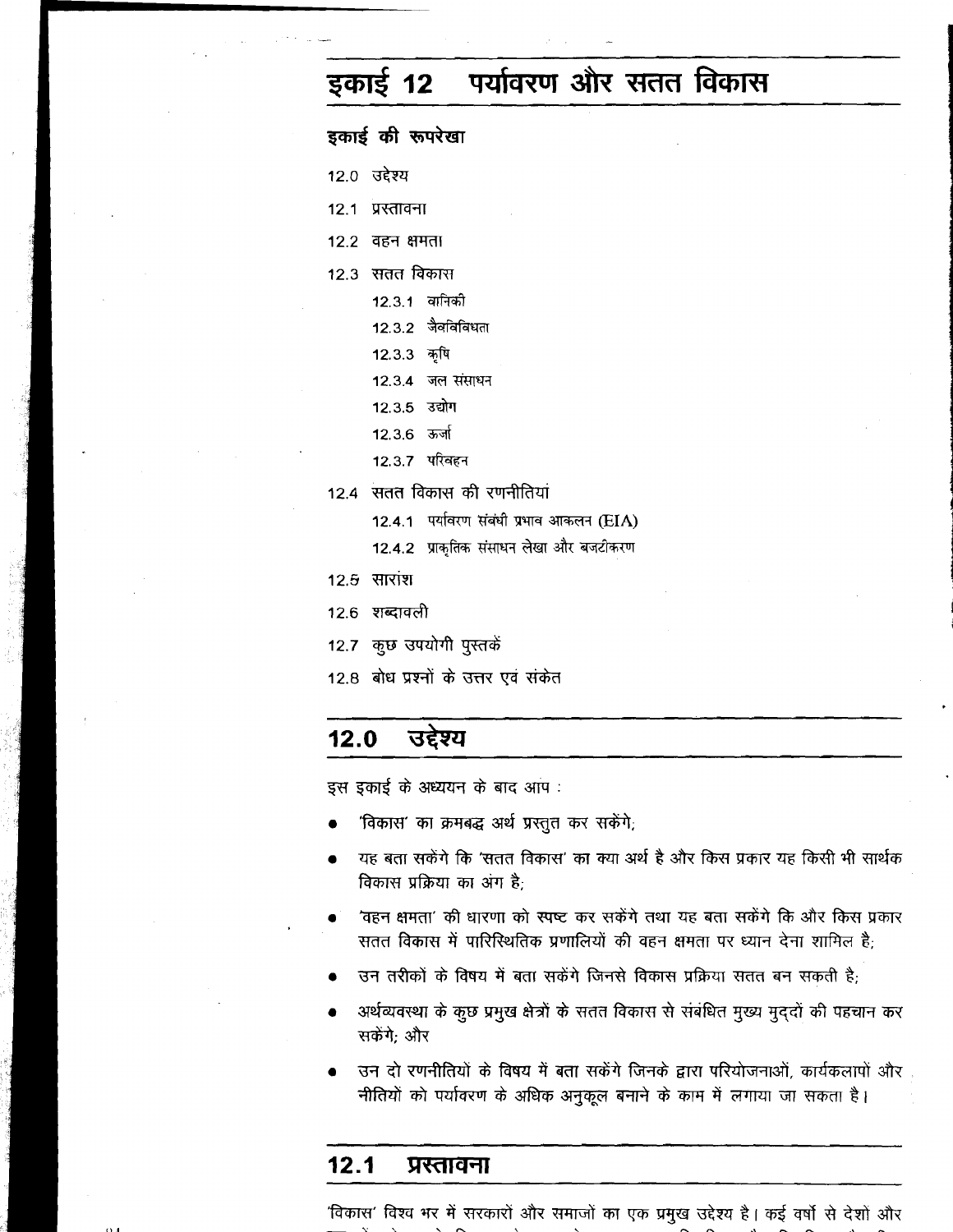विकासशील और विकसित वर्गों में बांटा जाता रहा है। हाल के वर्षों में 'विकासशील' और 'विकसित' देशों के वर्गीकरण के लिए क्रमशः 'दक्षिण' और 'उत्तर' शब्दों का प्रयोग किया जाने लगा है। बहरहाल भाषा चाहे जो भी हो, मुख्य अभिप्राय विकास के स्तर से ही है।

'विकास' शब्द दरअसल किसी वास्तविक स्थिति के बजाय एक प्रक्रिया से संबंधित है और 'विकसित' शब्द भी भ्रामक है क्योंकि इससे लगता है कि देश एक ऐसे स्तर पर पहुंच गया है जिसके आगे और विकास की आक्श्यकता ही नहीं है। परंतु यह सही नहीं है। समाज और देश कितने ही विकसित क्यों न हों और अधिक विकास कर सकते हैं। केवल उनसे कम विकसित देशों की तुलना में ही वे विकसित हैं।

विकास की धारणा का रोचक इतिहास रहा है। आरंभ में जब देशों के प्रतिरूप के तौर पर इसका उपयोग किया जाता था तो इसका तात्पर्य लगभग पूरी तरह आर्थिक विकास अथवा संवृद्धि का प्राप्त स्तर था। अतः देशों को प्रत्यक्ष रूप से उनकी आर्थिक सम्पन्नता के अनुपात में ही विकसित माना जाता था। यूरोपीय देशों, जिनके पास अनेक उपनिवेश थे और फलस्वरूप ढेर सारा राजस्व था, को उन देशों की अपेक्षा अधिक विकसित कहा जाता था जिनके पास उपनिवेश नहीं थे और जो इसी कारण आर्थिक तौर पर निर्धन थे।

फिर भी शताब्दी के परिवर्तन के समय, विशेष रूप से प्रथम विश्व युद्ध (1914-18) के बाद, कई लोग विकास की इस व्याख्या का विरोध करने लगे। ऐसा महसूस किया गया कि आर्थिक संवृद्धि को तब तक विकास नहीं माना जा सकता जब तक उससे समानता को बढ़ावा न मिले। परिणामस्वरूप, ऐसे देश को विकसित नहीं कहा जा सकता जिसके 'साम्राज्य' के एक भाग में निर्धन उपनिवेश हों। इसी प्रकार, यदि किसी देश में थोड़े से लोग सम्पन्न और बहुत से निर्धन हों तो फिर अत्यधिक कूल सम्पत्ति होने पर भी उसे विकसित नहीं माना जा सकता।

हाल के वर्षों में इस सोच को 'सामाजिक अथवा मानव विकास सूचक' में रूपांतरित किया गया है जिसमें शिक्षा, स्वास्थ्य, सफाई, पेयजल की उपलब्धि, पोषण स्तर और नागरिक अधिकार शामिल हैं। संयुक्त राष्ट्र विकास कार्यक्रम (UNDP) अब एक मानव विकास रिपोर्ट प्रकाशित करता है जिसमें विभिन्न देशों को इन सामाजिक और मानव सूचकों की उपलब्धि के स्तर के अनुसार वर्गीकृत किया जाता है।

60 के दशक में विकास से संबंधित एक और किस्म की चिंता व्यक्त की जाने लगी। हम अपने प्राकृतिक संसाधनों के साथ क्या कर रहे हैं - इस विषय में बढ़ती जागरूकता के साथ लोग यह पूछने लगे कि क्या ऐसे देश को विकसित माना जा सकता है जिसकी संवृद्धि प्रकृति और प्राकृतिक संसाधनों के विनाश पर आधारित हो। इस विचार के तहत कि प्राकृतिक संसाधन सबसे ज़्यादा-वित्तीय संसाधनों से भी ज्यादा बुनियादी हैं – संवृद्धि की कोई भी प्रक्रिया जो इन संसाधनों को नष्ट करेगी, मध्यम से दीर्घकाल में उसकी असफलता निश्चित है। ऐसी रणनीति के सतत (sustainable) होने की संभावना नहीं है। प्राकृतिक संसाधनों के नाश से वर्तमान में तो विकास हो सकता है, परंतु अर्थव्यवस्था का भविष्य खतरे में पड़ जायेगा। ऐसी ही जागरूकता से सतत विकास की धारणा ने जन्म लिया है।

अतः विकास को इस प्रकार पुनःपरिभाषित किया गया कि उसका अर्थ एक ऐसी आर्थिक और सामाजिक संवृद्धि से है जिससे न केवल समानता बढ़े अपितु दीर्घकाल तक सतत भी रहे। 'सतत विकास' की धारणा का उपयोग विकास की पुरानी परिकल्पना और नये सतत स्वरूप के बीच भेद करने के लिए किया जाने लगा।

सतत विकास को ऐसे विकास के रूप में वर्णित किया गया है जो:

"भावी पीढ़ियों की आवश्यकताओं को पूरा करने की सामर्थ्य के साथ समझौता किए बिना वर्तमान आवश्यकताओं को पूरा करता हो" (आवर कॉमन फ्यूचर, 1987)।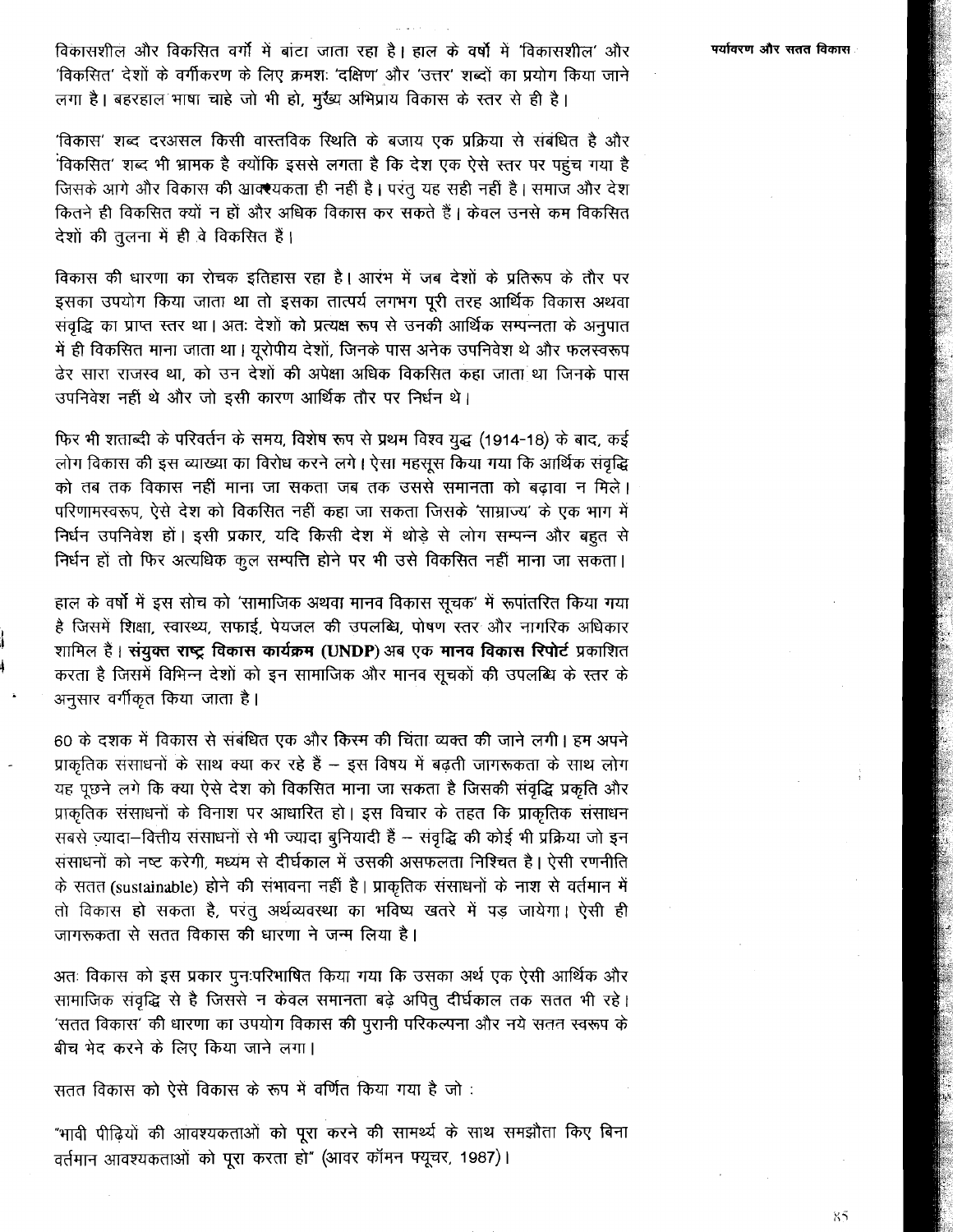#### $12.2$ वहन क्षमता

सतत विकास के अर्थ को पूरी तरह समझने के लिए हमें पहले वहन क्षमता की धारणा को समझना होगा। किसी जीव या प्रणाली की वहन क्षमता विभिन्न प्रकार की मांग को पूरा करने और दबावों को झेलने की ऐसी सामर्थ्य है जिससे न तो उसे स्थायी नुकसान हो और न ही भविष्य के दबावों को सहने और मांग को पूरा करने के साथ उसे कोई समझौता करना पड़े।

एक पारिस्थिति प्रणाली के संदर्भ में इसका अर्थ होगा – निष्कर्षण (Extraction) (उसकी उत्पादन क्षमता) को झेलने और बिना अवक्रमित हुए (उसकी समावेशनीय क्षमता (its assimilative capacity) प्रदूषण का मुकाबला करने की उसकी क्षमता।

इसको बेहतर समझने के लिए इस बात पर ध्यान दीजिए कि मनुष्यों की भी वहन क्षमता होती है। हम सुरक्षित रूप से उतनी ही मात्रा में रक्तदान कर सकते है जितना हमारा शरीर जल्दी लौटा दे। इसी प्रकार अपने स्वास्थ्य को स्थायी नुकसान पहुंचाए बिना हम कुछ मात्रा में कैफ़ीन या अन्य प्रदूषक तत्वों का समावेश कर सकते हैं। परंतु यदि हमारे शरीर से सारा खून बहा दिया जाये अथवा हम शरीर की समावेशनीय क्षमता से बाहर की किस्मों और मात्रा में प्रदूषकों से प्रभावित होते हैं तो हमें गम्भीर हानि हो सकती है। ऐसी स्थिति में हमारे उत्पादन करने और काम करने की क्षमता क्षीण हो जायेगी। यदि अर्से तक यह बहाव अथवा शारीरिक प्रदूषण जारी रहे तो संभवतः हमारी मृत्यु हो जायेगी।

ऐसा ही प्रकृति के साथ होता है। उदाहरण के लिए एक नदी को लीजिए। नदी में यह क्षमता होती है कि यदि उसमें से कुछ मात्रा में जल निकाल कर मानव उपभोग में लगा दिया जाये तो भी नदी बिना किसी स्थायी नुकसान के अपना काम कर सकेगी। परंतु यदि हम नदी का बहुत सारा या तमाम पानी बहा दें तो पारिस्थितिक व्यवस्था के रूप में नदी समाप्त हो जायेगी अथवा उसे स्थायी क्षति पहुंचेगी। इसके साथ ही, नदी में कुछ प्रदूषकों को आत्मसात करने और उनका जैविक अवक्रमण (biodegrade) करने की क्षमता होती है ताकि वह पारिस्थितिक प्रणाली को नुकसान न पहुंचाएं। परंतु यदि हम नदी की समावेशन क्षमता (assimilative ability) के बाहर की किस्मों और मात्राओं में प्रदूशक फैंकते रहें तो नदी को स्थायी क्षति पहुंचेगी। वह नदी नहीं रहेगी।

निम्नांकित रेखाचित्र से देखा जा सकता है कि हम और प्रकृति परस्पर कैसे प्रभावित होते हैं और किस प्रकार उसकी वहन क्षमता का प्रयोग करते हैं।



अतः सतत विकास सुनिश्चित करने का एक उपाय यह सुनिश्चित करना है कि आर्थिक संवृद्धि की प्रक्रिया प्रकृति से उसकी पुनः उत्पन्न करने की क्षमता से अधिक न ले और प्रकृति को उसकी समावेशन क्षमता से अधिक प्रदूशित न करे।

किसी संसाधन की वहन क्षमता अनंत नहीं होती है। बेहतर प्रबंधन और प्रौद्योगिकी द्वारा विभिन्न प्राकृतिक पारिस्थितिक प्रणान्निर्णों की जन्म भमता को बढाया जा सकता है। उदाहरण के लिए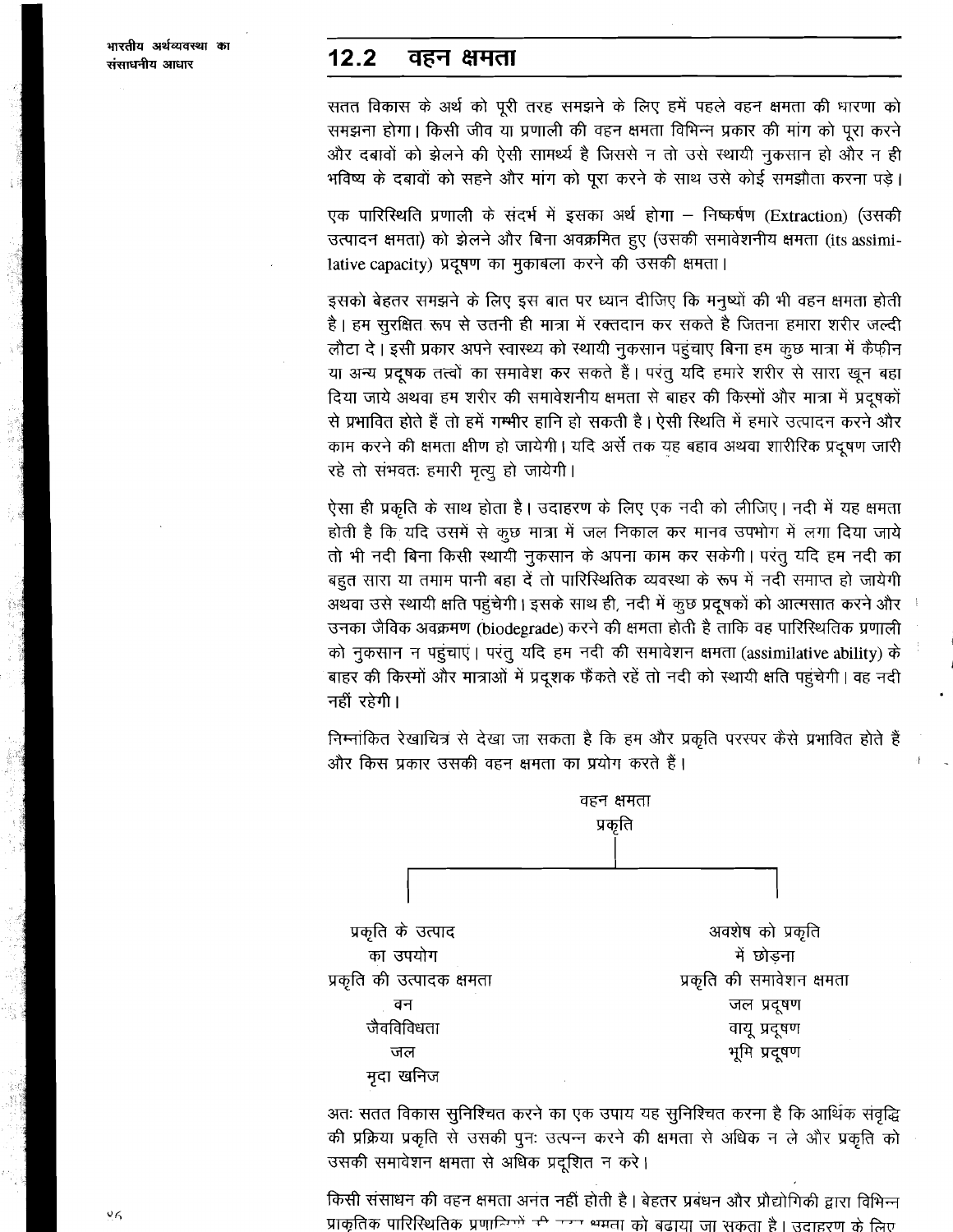आनुवंषिक (genetic) इंजिनीयरी के प्रयोग से, विशेषकर बेहतर बीज और फसलों की तेज़ी से बढ़ने वाली किस्मों के प्रयोग से पोषित वनस्पति और उनको उपजाने वाली भूमि की उत्पादिता में वृद्धि की जा सकती है। उर्वरक और सिंचाई के द्वारा भी भूमि की उत्पादकता को बढ़ाया जा सकता है। इसी प्रकार पारिस्थितिक प्रणाली (eco-system) की समावेशन क्षमताओं को भी बढ़ाया जा सकता है। हाल ही में केंचूओं के साथ वर्म कल्चर नामक सफल परीक्षण किये गये जिनसे पता लगा कि वनस्पति खाद के गड़ढों में केंचूओं को डालने से पारिस्थितिक प्रणाली की अपशिष्ट पदार्थों को नष्ट करने की और जीवअवक्रम योग्य पदार्थों का समावेश करने की क्षमता बढ़ जाती है जिसके परिणामरवरूप मृदा की गुणवत्ता में सुधार होता है।

धरती पर रहने वाले प्राणियों में एकमात्र मनुष्य ही ऐसा है जिसमें पारिस्थितिक प्रणालियों की वहन क्षमता का उस हद तक अतिक्रमण करने की सामर्थ्य है जहां यह पारिस्थितिक प्रणालियां अवक्रमित (degraded) या नष्ट (destroyed) हो जाएं। बाकी प्रकृति में प्राकृतिक संसाधनों का आवश्यकता से अधिक उपयोग रोकने के लिए अंतर्निमित प्रतिबंध और संतुलन हैं। पशुओं द्वारा संसाधनों का उपयोग उन रांसाधनों की उपलब्धता द्वारा निर्धारित होता है।

इस प्रकार, उदाहरण के तौर पर यदि किसी विशेष इलाके में हिरणों की संख्या इतनी बढ़ जाती है कि वे पुनः उत्पन्न किये जा सकने की सीमा से अधिक घास का उपभोग करने लगते हैं तो घास की उपलब्धता कम हो जाएगी और इसके फलस्वरूप हिरणों की आबादी पर प्रतिकल प्रभाव पडेगा। इसी प्रकार यदि किसी क्षेत्र में बाघों की संख्या इतनी बढ जाती है कि वे अपने आहार के लिए आवश्यक अन्य शिकार पशुओं को उनके पुनः उत्पन्न हो सकने से अधिक तेज़ी से खाने लगते हैं तो शीघ्र ही इन बाघों के लिए पर्याप्त भोजन नहीं रहेगा और उनकी आंबादी घटने लगेगी। आबादी तेजी से उस बिंदू तक पहुंच जाएगी जहां बिना किसी स्थायी नुकसान के बाघों की संख्या तथा उनके शिकार पशुओं की संख्या में पुनः संतुलन स्थापित हो जाएगा। यह क्रम बिना रूके चलता रहता है। निम्नांकित रेखा चित्र में इस संबंध को चित्रित किया गया है ।



प्रकृति में कुछ भी अपशिष्ट (waste) नहीं है। एक प्राणी का अपशेष दूसरे का भोजन है और आखिर में वह पारिस्थितिक प्रणाली के एक या दूसरे अंग का आगत बन जाता है। अतः कई तरह के कीटाणू और सूक्ष्म जीव विभिन्न पशूओं की विष्ठा में पैदा होते हैं और उसी पर जीते हैं। यह कीटाणू और सूक्ष्म जीव इस विष्ठा को उस बिंदू तक जैवअवक्रमित करते हैं जहां वह मृदा के लिए पोषाहार बन जाता है। इसी प्रकार मरे हुए पौधे और पेड़, यहां तक कि पशुओं की लाश भी अन्य प्राणियों के लिए निवास या भोजन बन जाते हैं और इस प्रक्रिया में पारिस्थितिक प्रणाली द्वारा उनके समावेशन में सहायक होते हैं।

अपने उपभोग की गति, उपभोग को सुसाध्य बनाने के लिए विकसित प्रौद्योगिकी और उसके द्वारा परित्यक्त अपशेष के स्वरूप और मात्रा के कारण केवल मनुष्य में ही अपने अधीन पारिस्थितिक प्रणालियों की वहन क्षमता के अतिक्रमण की प्रवृत्ति होती है। समस्या इस तथ्य के मददेनजर बदतर हो जाती है कि मनुष्य में ही अपने निकटतम पारिस्थितिक प्रणाली के नष्ट होने पर अपना ध्यान अन्य दूरस्थ पारिस्थितिक प्रणालियों पर लगा कर स्वयं को अपने निकटतम पर्यावरण के अवक्रमण के परिणामों से बचाने की क्षमता है। अतः ऐसे साधनों और तरीकों को सोच निकालना महत्वपूर्ण है जिनसे बाकी प्रकृति के साथ मनुष्य की पारस्परिक क्रिया के सतत स्तर को बनाये रखा जा सके।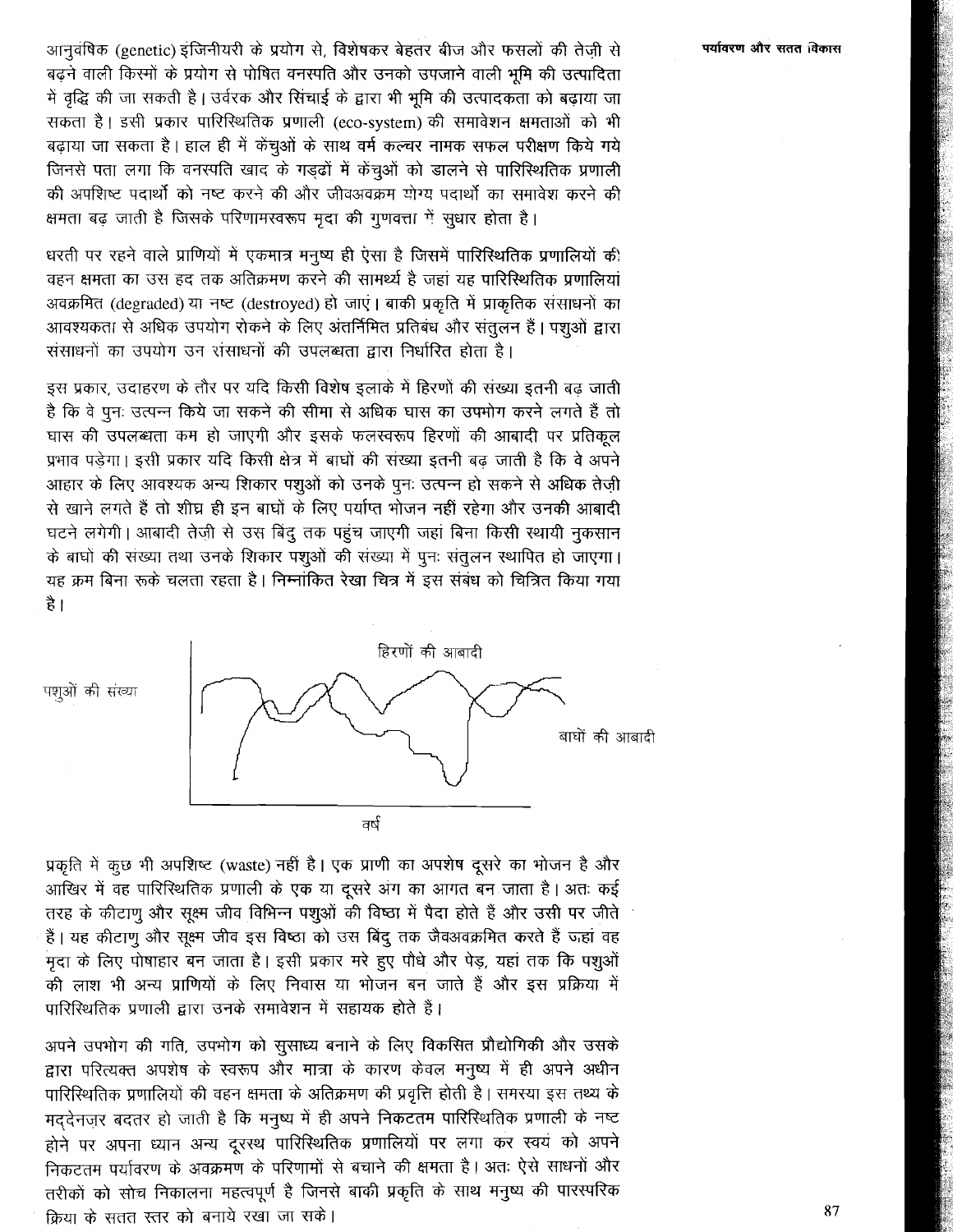| भारतीय अर्थव्यवस्था का<br>संसाधनीय आधार |    | बोध प्रश्न 1<br><b>STATE</b>          |
|-----------------------------------------|----|---------------------------------------|
|                                         | 1) | वहन क्षमता से आप क्या समझते हैं?      |
|                                         |    |                                       |
|                                         |    |                                       |
|                                         |    | $\sim$                                |
|                                         |    | वहन क्षमता को कैसे बढ़ाया जा सकता है? |
|                                         | 2) | and the control of the same           |
|                                         |    |                                       |
|                                         |    |                                       |
|                                         |    | <b>Contractor</b>                     |
|                                         |    |                                       |

### सतत विकास  $12.3$

सतत विकास कोई ऐसी चीज़ नहीं है जिसे रातों–रात हासिल किया जा सके। सततता का मार्ग प्रशस्त करने के लिए यह सुनिश्चित करना होगा कि प्रत्येक परियोजना, प्रत्येक कार्यकलाप, प्रत्येक स्कीम और प्रत्येक नीति को तब तक उत्तरोत्तर पर्यावरण के अनुकूल बनाया जाना चाहिए जब तक वह स्वयं सतत न बन जाये और सम्पूर्ण सततता को बढ़ावा दे। क्षेत्रों के अनुसार सूचीबद्ध कुछ मुदुदे नीचे दिये गये हैं जिन पर सतत विकास की खोज के दौरान हमें ध्यान देना होगा।

# <u>12.3.1 वानिकी</u>

वानिकी क्षेत्र में और उसके ज़रिये सतत विकास का अर्थ है कि हम वनों से उतने ही लट्ठों और अन्य पदार्थों की फसलें लें जितना वह पुनर्उत्पन्न कर सकते हैं। उदाहरण के लिए, यदि एक वन 2% प्रति वर्ष की दर से बढ़ता है तो इसकी कटाई (Harvesting) इस बढ़त से अधिक नहीं होनी चाहिए। यह विवेकपूर्ण वित्तीय प्रबंधन के सिद्धांत जैसा ही है जिसमें लोगों से अपेक्षा की जाती है कि वे अपने बचत की पूंजी में से न खाएं बल्कि उसके ब्याज पर बसर करें ।

# प्रकृति की पूंजी से नहीं बल्कि उसके ब्याज से लो।

हम क्या लेते हैं और कैसे लेते हैं – यह भी महत्वपूर्ण है। यदि हम जवान और बढ़ते हुए वृक्षों की फसल लेते हैं तो दीर्घकाल में वन नष्ट हो जायेगा। इसी प्रकार, यदि हम वन के एक भाग से फसल लेने पर ध्यान केंद्रित करें तो समूचे तौर पर पुनःउत्पन्न करने की क्षमता से अधिक न निकालने पर भी, वह हिस्सा जहां से हमने फसल ली है, बजर हो जायेगा।

# 12.3.2 जैवविविधता

जैवविविधता अथवा जैवविज्ञानिक विविधता को पारिस्थितिक प्रणालियों, प्रजातियों और जीन की भिन्नताओं के रूप में पारिभाषित किया गया है। अब यह माना जाता है कि जैवविविधता मानव कल्याण और जीवन को बनाये रखने के लिए निर्णायक है।

पृथ्वी पर पारिस्थितिक प्रणालियों की बहुत सी किस्में हैं । उदाहरण के लिए सागर और महासागर, नदियां और झीलें, वन, मरुस्थल, घासरथली, द्वीप और पर्वत मौजूद हैं। इन वर्गों में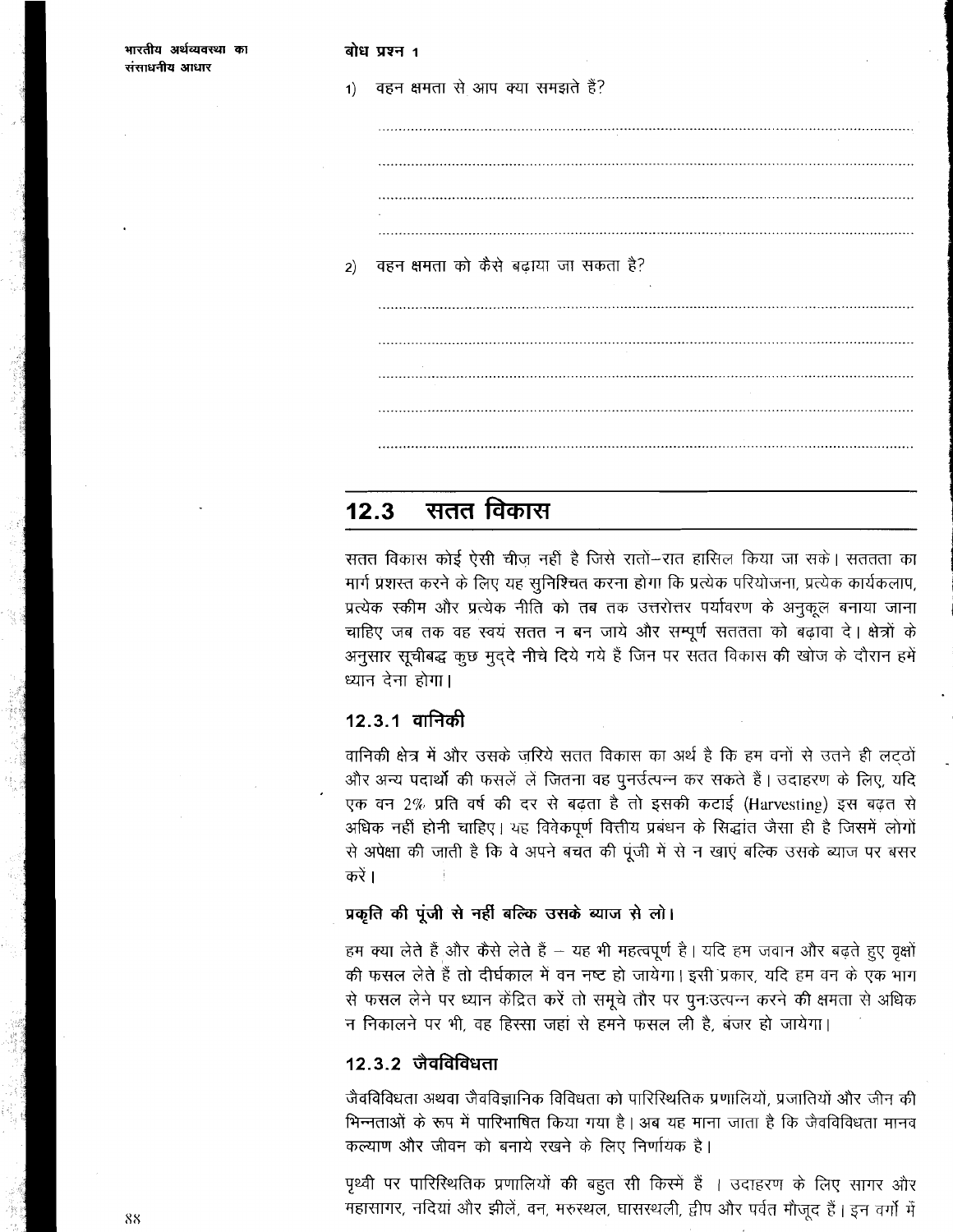भी उपवर्ग पाये जाते हैं। उदाहरण के रूप में, भारत में सोलह प्रमुख किस्मों के वन हैं और इनकी सैंकड़ों उपकिस्में हैं। इसी प्रकार उष्णं सागर और शीतोष्ण सागर हैं, शीत और ऊष्ण मरुस्थल हैं और विभिन्न प्रकार की पर्वत श्रृंखलाएं और घासस्थलियां हैं। पारिस्थितिक प्रणाली के स्तर पर जैवविविधता का अर्थ है पारिस्थितिक प्रणालियों की विविधता।

प्रत्येक पारिस्थितिक प्रणाली में अनेक प्रजातियां होती हैं। मनुष्य इन्हीं प्रजातियों में से एक है। परंतु उसके अलावा बाघ, शेर, हाथी, पीपल के पेड़, देवदार के पेड़, गुलमोहर और नीम के पेड़, मोर, कौआ, मधुमक्खी, मक्खी, इत्यादि अन्य प्रजातियां भी हैं। प्रजातियों के स्तर पर जैवविविधता का अर्थ है प्रजातियों की विविधता।

प्रत्येक प्रजाति में व्यक्तिगत भिन्नता होती है। उदाहरण के तौर पर मनुष्यों में यद्यपि हम सभी एक प्रजाति के है तथापि हममें से प्रत्येक शारीरिक और मानसिक तौर पर एक दूसरे से भिन्न हैं : जीन विविधता/अन्य प्रजातियों के व्यक्तिगत सदस्यों में भी ऐसी ही भिन्नताएं हैं | जीन के स्तर पर जैवविविधता का अर्थ है समान प्रजाति के सदस्यों के बीच विविधता।

जैवविविधता के संरक्षण का निहितार्थ यह सुनिश्चित करना है कि पारिस्थितिक प्रणालियों, प्रजातियों और जीन के बीच विविधता प्राकृतिक स्तर से कम न हो जाये और किसी भी परिस्थिति में कोई भी पारिस्थितिक प्रणाली अथवा प्रजाति लुप्त न हो जाये।

जैवविविधता के संरक्षण के महत्वपूर्ण होने के कई कारण हैं। इनमें से कुछ प्रमुख कारणों को नीचे वर्णित किया गया है।

ओषधि : विश्व में प्रयोग की जाने वाली औशधियों (विशेषकर गैर-एलोपेथी पद्धतियों की) का एक बड़ा अनुपात पौधों और पशुओं से प्राप्त किया जाता है। इसके बावजूद हमने ज्ञात प्रजातियों में से केवल एक प्रतिशत की उनके औशधीय अथवा अन्य गुणों के विषय में जांच की है। और ऐसी प्रजातियों में से जिनके पृथ्वी पर मौजूद होने की संभावना है, अब तक शायद केवल बीस प्रतिशत की खोज और पहचान हो पाई है। यदि ऐसी प्रजाति जिसकी अब तक पहचान नहीं हो पाई है या जिसके औषधीय और अन्य उपभोगों की जांच नहीं हुई है, पृथ्वी से लूप्त हो जाये तो एड्स और कैंसर जैसी कई बीमारियों, जिनसे विश्व आज पीड़ित है, की दवाएं हमेशा के लिए खो जाएंगी।

ऐसी प्रजाति के लुप्त होने पर भी गंभीर खतरे हैं जिसकी हम जांच कर चुके हैं और जो उपयोगी भी नहीं पाई गई हैं। इसका कारण यह है कि ऐसी प्रजाति आज ज्ञात बीमारियों के निदान में तो उपयोगी नहीं हैं। लेकिन इस बात की क्या गारंटी है कि भविष्य में, कूछ वर्ष पूर्व एड़स की तरह, नये रोग नहीं उत्पन्न होंगे। और तब हमें पता लगेगा कि उस बेकार मानी गयी प्रजाति के लूप्त होने के साथ इस रोग़ का इलाज भी खत्म हो गया। अतः यह सुनिश्चित करने के लिए कि हमारे विकल्प पहले ही समाप्त न हो जाएं, हमें प्रत्येक और सभी प्रजातियों के संरक्षण की व्यवस्था करनी होगी। यह जैवविविधता का विकल्प मूल्य है।

कृषि : हमारे द्वारा पैदा किये गये सभी पौधे और पालतू बनाये गये सभी पशु जंगली प्रजातियों से प्राप्त किये गये हैं। नई नसलों को उत्पन्न करने और पालने के विकल्प विकसित करने के लिए हमें जंगली प्रजातियों का सरक्षण सुनिश्चित करना होगा। साथ ही, यदि उत्पादित अथवा पाली गई नसलों को कीड़ों और रोगों से प्रतिरक्षित करना है तो प्रतिरक्षित नसलों को जन्म देने के लिए अक्सर जंगली प्रजातियों का उपयोग करना होगा।

जैवप्रौद्योगिकी : यह एक नया क्षेत्र है जो विश्व के सम्मुख निर्धनता, भूख और रोग जैसी प्रमुख समस्याओं के समाधान में सभी तरह की प्रौद्योगिकी में शायद सर्वाधिक सम्भावनाएं प्रस्तुत करता है। जैवप्रौद्योगिकी के 'कच्चा माल' हैं – जंगली पौधे और पशु। विभिन्न पौधों और पशुओं से ही जीन प्राप्त किये जाते हैं जो जेनेटिक इंजनियरी के ज़रिए कई पुरानी समस्याओं के हल की नई आशाएं जगाते हैं। उदाहरण के तौर पर, भारत की हरित क्रांति जेनेटिक इंजनीयरी का ही एक नतीजा थी और चाहे कितनी ही समस्याएं उससे जुड़ी हों, उसके परिणामस्वरूप भारत में खाद्य पदार्थों की उत्पादिता में अवश्य वृद्धि हुई है। लेकिन यदि जंगली प्रजातियां लुप्त हो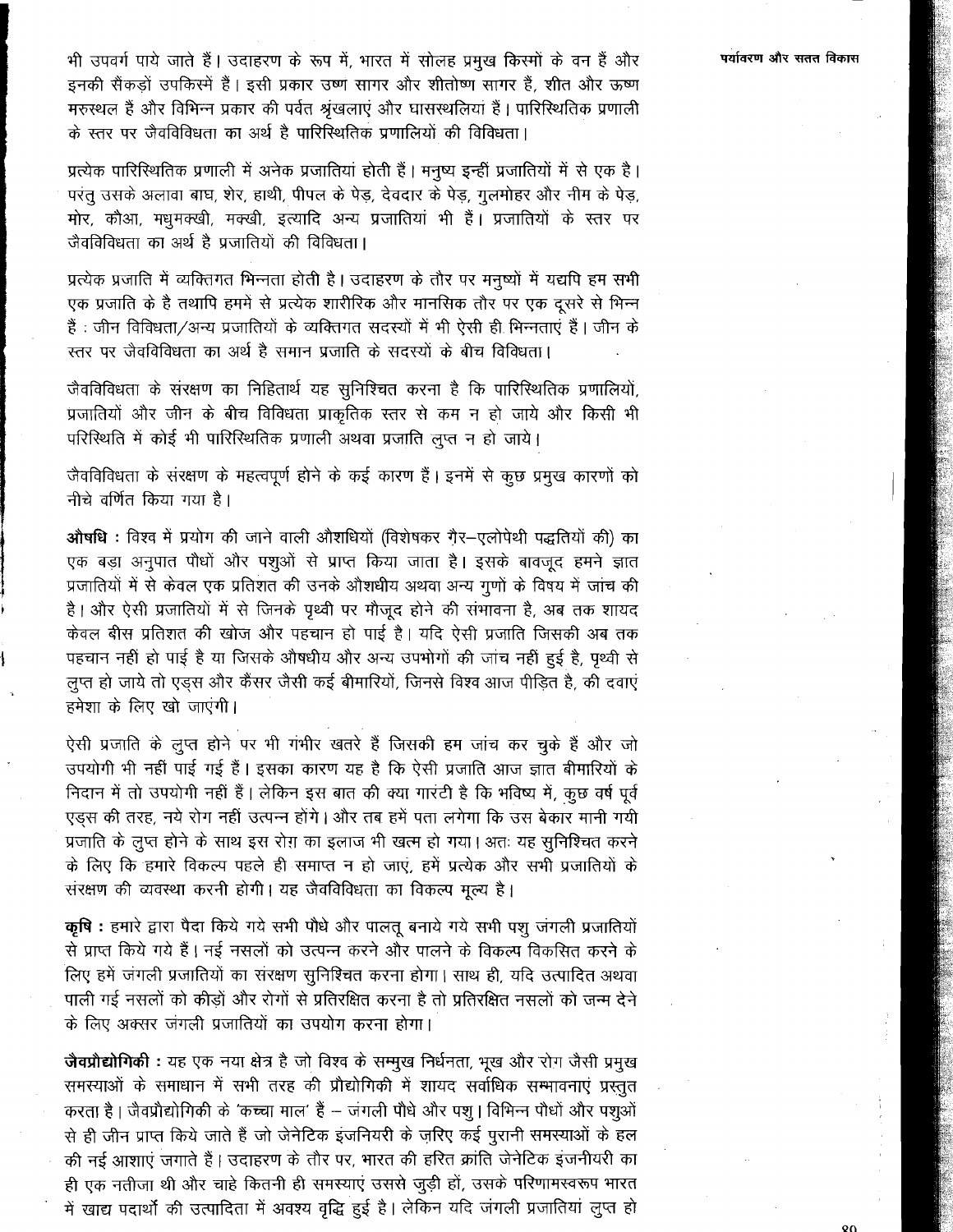भारतीय अथव्यवस्था का संसाधनीय आधार

जाएं तो फिर जेनेटिक इंजनीयरी का यह 'कच्चा माल' उपलब्ध नहीं रहेगा। अतः हमें यह विकल्प भी खुला रखना होगा।

जीवन का जाल (Web of life) : समरत जीवन मकड़ी के जाल की तरह अन्तःसम्बद्ध है। प्रत्येक प्रजाति प्रत्यक्ष अथवा परोक्ष रूप से एक दूसरे पर निर्भर है। अतः यदि एक प्रजाति लुप्त हो जाये तो सभी प्रजातियां इससे प्रभावित होंगी। तत्काल इसका असर शायद न महसूस हो, लेकिन अंततः प्रतिक्रियाओं का सिलसिला शुरू हो जाता है।

इन तथा अन्य कारणों से सतत विकास के लिए जैवविविधता का संरक्षण महत्वपूर्ण है।

### 12.3.3 कृषि

मृदा और जल संसाधनों, जो कृषि का आधार हैं, का भी सतत उपयोग किया जाना आवश्यक है। मृदा को वायु तथा जल द्वारा कटाव (crosion) का और अवक्रमण (degradation) का खतरा होता है। मृदा के वनस्पति आवरण के नष्ट हो जाने पर मृदा को आवरण द्वारा दिया गया बंधन भी हट जाता है। इस खुली हुई मृदा को कटाव का खतरा पैदा हो जाता है। इसके अलावा, वनस्पति आवरण के हटने से मृदा पर सूर्य की किरणों का सीधा असर पड़ता है और वह जल्दी सूख जाती है। इससे उसकी उत्पादिता में गिरावट आती है और कटाव का खतरा बढ़ जाता है। हरे आवरण द्वारा उत्पन्न किया गया पत्तों और वनरपति का कचरा मृदा को समृद्ध बनाता है और उसे खाद्य-मिटटी प्रदान करता है। वनस्पति आवरण के गायब होने पर मुदा का भी अवक्रमण हो जाता है।

मिटटी के कटाव को रोकने के पर्याप्त उपाय किये बिना ढलानों पर खेती करने और जोतने से भी मुदा को गंभीर नुकसान पहुंचता है। मुदा के अवक्रमण का एक और कारक है – फसलों का अनुपयुक्त प्रतिरूप। यदि फसलों के बीच मृदा को आराम न मिले तो उसकी उत्पादिता गिर जाती है। साथ ही, यादे मुदा के पोषक तत्वों की प्राकृतिक उर्वरकों द्वारा भराई न हो तो मुदा का अवक्रमण होता है।

हालांकि कुछ समय के लिए रासायनिक उर्वरकों द्वारा मुदा की उत्पादिता को बढ़ाया जा सकता है, लेकिन दीर्घकाल में वह मृदा के सभी सूक्ष्ममात्रिक (microorganisms) तत्वों की भराई नहीं कर पाते और इस कारण दीर्घकालीन उत्पादिता बनाये नहीं रख पाते। अन्ततः गिरती हुई उत्पादिता को बनाये रखने के लिए बढ़ती हुई मात्र में रासायनिक उर्वरकों का उपयोग करना पड़ता है। इससे न केवल उत्पादिता में गिरावट आती है बल्कि खेती की वित्तीय लागत में भी खासी वृद्धि होती है।

रासायनिक कीटनाषक दवाओं का आवश्यकता से अधिक प्रयोग अथवा अनुपयुक्त कीटनाषक दवाओं के प्रयोग से भी मुदा का अवक्रमण होता है। ऐसी कीटनाशक दवाएं फसलों के कीड़ों को मारने के अलावा मृदा को पुनर्जीवित करने के लिए आवश्यक विभिन्न कीड़ों, पक्षियों और सूक्ष्मजीवों को भी मार देती हैं। ऐसे कीटनाशकों के बचे हुए तत्व पानी और वातावरण में घुल जाते हैं जिससे पर्यावरण का गंभीर अवक्रमण होता है और मनुष्य के रंवारथ्य पर प्रतिकूल प्रभाव पड़ता है। लापरवाही से इस्तेमाल किये जाने पर यह फसलों को भी दूषित करते हैं और रवास्थ्य के लिए अतिरिक्त खतरा बन जाते हैं।

जलाक्रांति (Water logging) मृदा के लिए एक और खतरा है। सिचाई के खड़ में इस समस्या पर विस्तार से चर्चा की जायेगी। पर यहां इतना कहना काफी है कि बढ़ते हुए भू-जल स्तर से हुए लवण और क्षार प्रदूषण के कारण उत्पादक भूमि के विस्तृत क्षेत्र बजर हो गये हैं।

स्रवण-क्षेत्रों (Catchment areas) में वनों की कटाई के परिणामस्वरूप बाढ़ और सूखे का प्रकोप होता है जिससे हमारी मृदा की उत्पादिता को खतरा और बढ़ जाता है। जहां स्रवण क्षेत्र में जंगलों और वनस्पति का आवरण खत्म हो जाता है, वहां मृदा को वायु और पानी के कटाव का खतरा बन जाता है। ग्रीष्मकालीन सूर्य उसे सुखा देता है और वर्षा होने पर वह पानी के साथ • बह जाती है। ढलानों पर वनस्पति आवरण के अभाव के फलस्वरूप भूमिगत जलभूतों (underground aquifers) का अपर्याप्त पुनर्आवेशन (re-charging) होता है। इसका अर्थ है कि जहां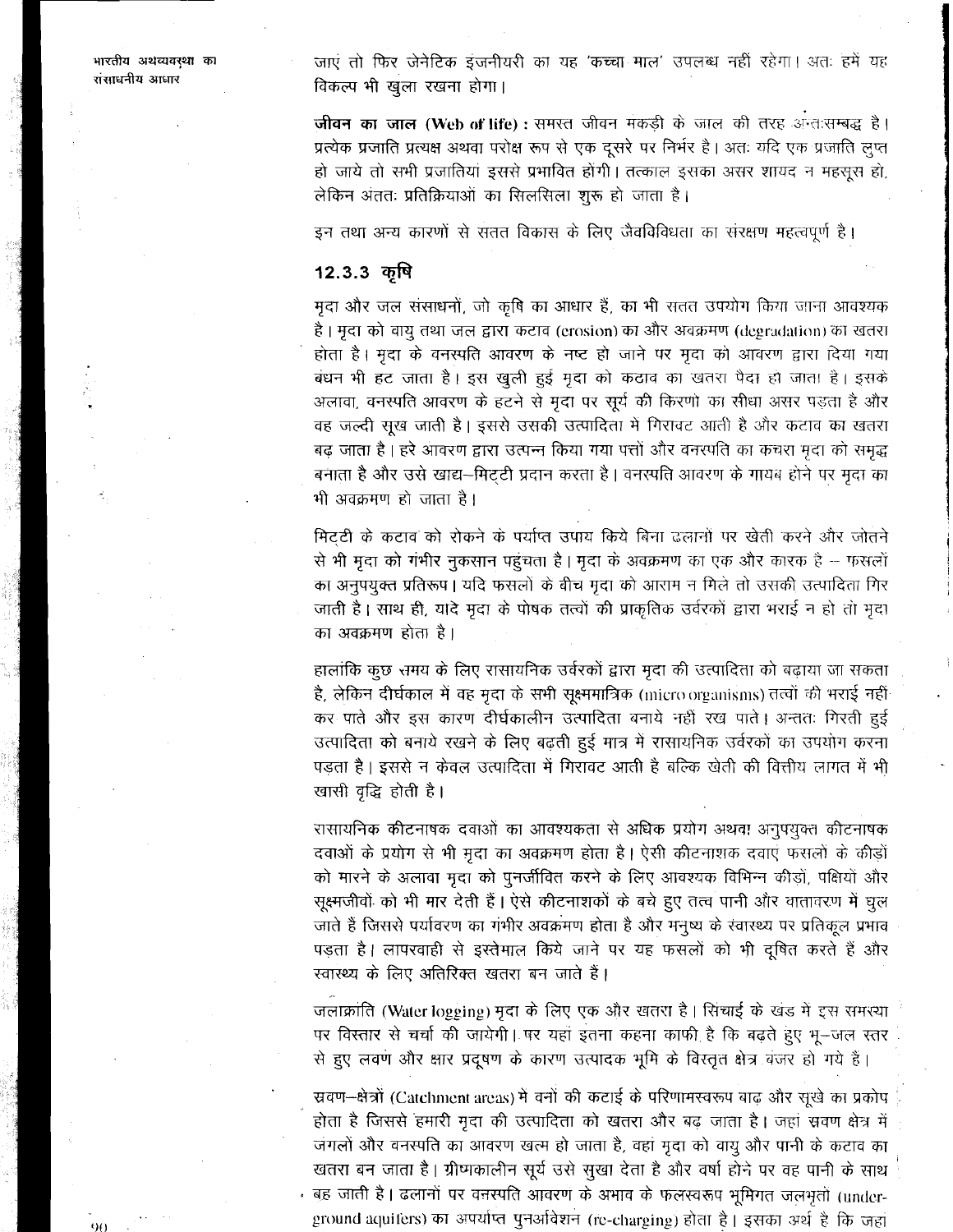स्रवण क्षेत्रों का अवक्रमण हो, वहां सरिताओं और नदियों में वर्षा काल के दौरान वनस्पतियुक्त स्रवण-क्षेत्र की अपेक्षा कहीं अधिक जल होगा। इसके अतिरिक्त उपरिमृदा (stop soil) और अन्य मलबा जो वनस्पति के कारण पहाड़ों पर जमा रहता है. अब बंजर भूमि से बहने लगता हैं। इसके परिणामस्वरूप निकले जल और गाद की मात्रा इतनी अधिक होती है कि नदीतल में .<br>समा नहीं पाती और बाढ में बदल जाती है।

इसके अतिरिक्त, जब गाद मैदानी इलाकों में पहुंचती है और नदी की रफ्तार कम हो जाती है तो यह गाद नदीतल में बैठ जाती है और पूरी नदी इससे भर जाती है। इससे नदीतल की क्षमता कम हो जाती है और पानी का सामान्य बहाव भी नदी में नहीं समाता। इस प्रकार भी बाढ आ जाती है।

इसके विपरीत, सूखे मौसम में जलभृतों (aquifers) के सही पुनर्आवेशन न होने के कारण नदियों में पानी कम हो जाता है और सूखे की रिथति पैदा हो जाती है।आरंभ में बाढ़ के कारण प्रभावित क्षेत्रों में भूमि की गुणवत्ता बढ़ जाती है क्योंकि यह अधिग्रहण क्षेत्रों से उपरिमृदा ले आती है। परंतु कुछ ही वर्षों में उपरिमृदा कट जाती है और केवल रोढ़ी जमा हो जाती है। इससे मृदा की उत्पादिता में खासी गिरावट आ जाती है। (देखिए निम्नांकित चित्र)।



सतत कृषि के लिए एक और खतरा है जंगली जैवविविधता का विनाश। आज हम जितने भी पौधे उगाते हैं वे जंगल से ही प्राप्त किये गये हैं। हरित क्रांति में शामिल संकर जैसी किस्मों में जिन नसलों को उगाया जाता है, उन्हें जंगली पौधों के जीन से प्राप्त किया जाता है। खाद्य सुरक्षा सुनिश्चित करने और उगाये जाने वाले पौधों की नई नस्लों के विकास का विकल्प खुला रखने के लिए हमें जंगली किस्मों के पौधों के संरक्षण की व्यवस्था करनी होगी। वर्तमान में हमारे द्वारा प्रयोग की जा रही किस्मों के सम्मुख खतरों का सामना करने के लिए भी जंगली किस्मों की आवश्यकता होगी। (देखें जैवविविधता पर खंड)

### 12.3.4 जल संसाधन

वायु के बाद शायद जल ही मानव संसाधनों में सर्वाधिक महत्वपूर्ण है। इतिहास के आरंभ से 

पर्यावरण और सतत विकास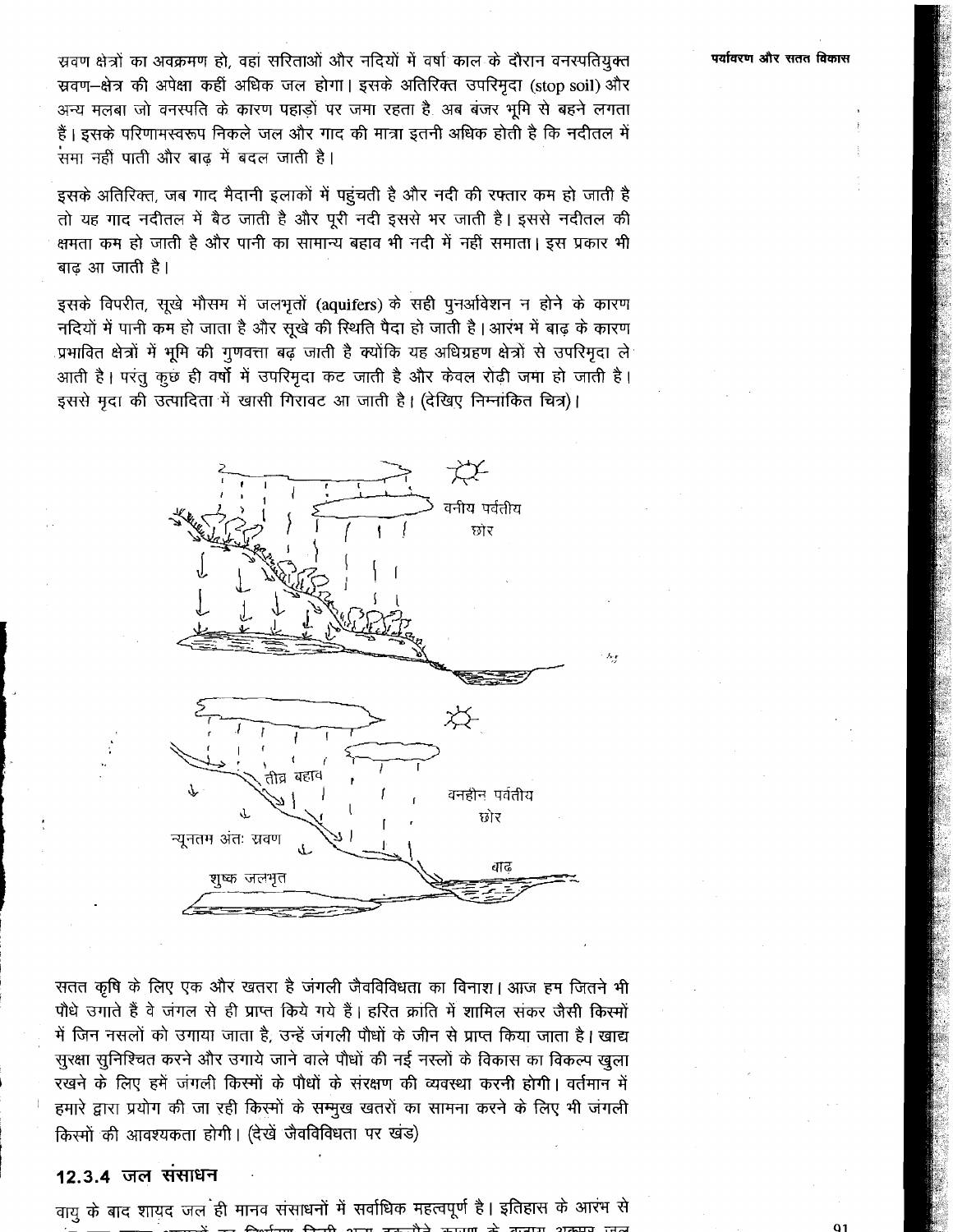संसाधनों के ठिकानों के अनुसार हुआ है और इतिहास गवाह है कि कई समाज और संस्कृतियों का इस कारण नाश हुआ कि वे अपने जल संसाधनों को ठीक से नहीं संभाल सके।

आवश्यक रूप से जल पुनर्जीविति (renewable) करने योग्य संसाधन है और इसका अधिकांश पुनर्जीवन वार्षिक अथवा अर्ध–वार्षिक चक्रों के अधीनस्थ होता है। जल (अथवा जलविज्ञान संबंधी) चक्र जल को एक स्थान से दूसरे स्थान ले जाता है और इसकी कुछ मात्रा को एक रूप से दूसरे रूप में बदलता है। मानसून की हवाएं हिंद महासागर से नमी को पकड़ती है और इस नमी को वृष्टिपात के रूप में देश भर में बांटती हैं। हिमालय में हिम और हिमनदियां भी पिघलती हैं जो हमारी बहुत सी नदियों को भरती हैं।

जल के सतत उपयोग को सुनिश्चित करने के लिए इस बात की व्यवस्था करनी होगी कि जलविज्ञान संबंधी चक्र में गड़बड़ न हो। आरंभ में इसका अर्थ यह सुनिश्चित करना है कि वर्षा के प्रतिरूप में कोई रुकावट न आये। हालांकि अब तक वनों की कटाई और समष्टिगत जलवायु से जुड़े परिवर्तनों के बीच संबंधों को ठीक से नहीं समझा गया है, फिर भी यह मानने के विश्वसनीय प्रमाण हैं कि वनों की कटाई से व्यष्टिगत तौर पर वर्षा के प्रतिरूपों में गंभीर रूकावट आ सकती है।

परंतु अधिक महत्वपूर्ण बात यह है, जैसा कि वर्णित किया जा चुका है, स्रवण क्षेत्रों में वनस्पति आवरण के अवक्रमण से जल चक्रों में रुकावट आती है जिसके कारण बाढ़ या सूखे की स्थिति पैदा होती है। हिमालय के ऊपरी खंडों में वनों की कटाई और अवक्रमण से व्यष्टिगत जलवायु विषयक परिवर्तन होते हैं जिनसे बर्फ और उसके पिघलने की व्यवस्था प्रभावित होती है। फलस्वरूप जलविज्ञान संबंधी चक्र में रुकावट आती है।

अतः पहला कार्य यह सुनिश्चित करना है कि जहां भी आवश्यकता पड़े, वहां जल सही मात्रा और सही समय पर उपलब्ध हो। दूसरा कार्य इस बात की व्यवस्था करना है कि यह जल साफ और पौष्टिक हो। साधारणतया वर्षा के रूप में अथवा बर्फ या उसके पिघलने से प्राप्त जल शुद्ध और प्रदूषण-रहित होता है। परंतु कुछ किरम के वायु प्रदूषक भूमि पर पहुंचने से पहले ही वर्षा जल को दुषित कर सकते हैं। ऐसे प्रदूषण की एक आम किस्स को 'अम्ल वर्षा' कहते हैं। अम्ल वर्षा उस समय होती है जब वातावरण सत्फुर डाईऑक्साइड और नाइट्रोजन ऑक्साइडों से प्रदूषित होता है जो वर्षा जल से मिल कर सलफ्यूरिक एसिड और नाइट्रिक ऐसिड बनाते हैं। ऐसी वर्षा मृदा और हरियाली के पोषण के स्थान पर उनका नाश कर देती है। यूरोप और उत्तरी अमरीका में हज़ारों एकड़ वन अम्ल वर्षा से 'जल' गये हैं। वहां मृदा आम्लिक हो गई है और अपनी अधिकांश उत्पादिता खो बैठी है। नदियां और झील प्रदूषित हो गये हैं जिससे मछलियों की विस्तृत रूप से मृत्यु हुई है।

वातावरण से जुड़े प्रदूषण के अलावा जल को भूमि पर भी प्रदूषण का सामना करना पड़ता है। गाद, घरेलू अपषिष्ट (wastes), कृषि और उद्योगों से निकली गंदगी हमारे झीलों, झरनों, नदियों और समुद्र तक को प्रदूषित करती है। ऐसा दूषित जल मानव उपयोग के योग्य नहीं रहता। भारत में व्याप्त जल प्रदूषण के कारण अधिकांश सतही जल मानव उपयोग के अयोग्य है। इसका बड़ा हिस्सा नहाने योग्य भी नहीं है और कुछ भाग को खेती में भी इस्तेमाल नहीं किया जा सकता। प्रदूषित जल के उद्योग में इस्तेमाल करने पर मशीन को नुकसान पहुंचने अथवा औद्योगिक प्रक्रिया पर प्रतिकूल प्रभाव पड़ने का खतरा होता है। प्रदूषित जल वातावरण को भी अवक्रमित (degrades) करता है और यह उस जल में रहने वाले या उसका इस्तेमाल कर रहे वनस्पति और जीव जंतुओं को खास तौर पर प्रभावित करता है।

धरती की सतह पर जल का भंडारण और निकासी जलाशयों में अथवा इनके ज़रिए की जाती है। इन प्राकृतिक जलाशयों की अपनी ही पारिरिथतिक प्रक्रिया होती है। इनमें झील, तालाब, समूद्र, महासागर, चष्में (ponds), झरने और नदियां शामिल हैं। ये पानी के भंडारण पात्र या गलियारे ही नहीं बल्कि सैकड़ों जीवित प्राणियों के प्राकृतिक आवास भी हैं, जैसे : मछली, कीड़े, पौधे, सांप, सरी सृप और जलचर। ये जलाशय पानी में ठीक उसी प्रकार शक्ति का संचार करते हैं जिस प्रकार ये स्वयं उससे प्रभावित होते हैं। पानी इनमें जब ठहरता है या इनसे गजरता है तो उसमें ऑक्सीजन का संचार होता है। साहार्ड डोनी है और कठिन्नें का उपमुख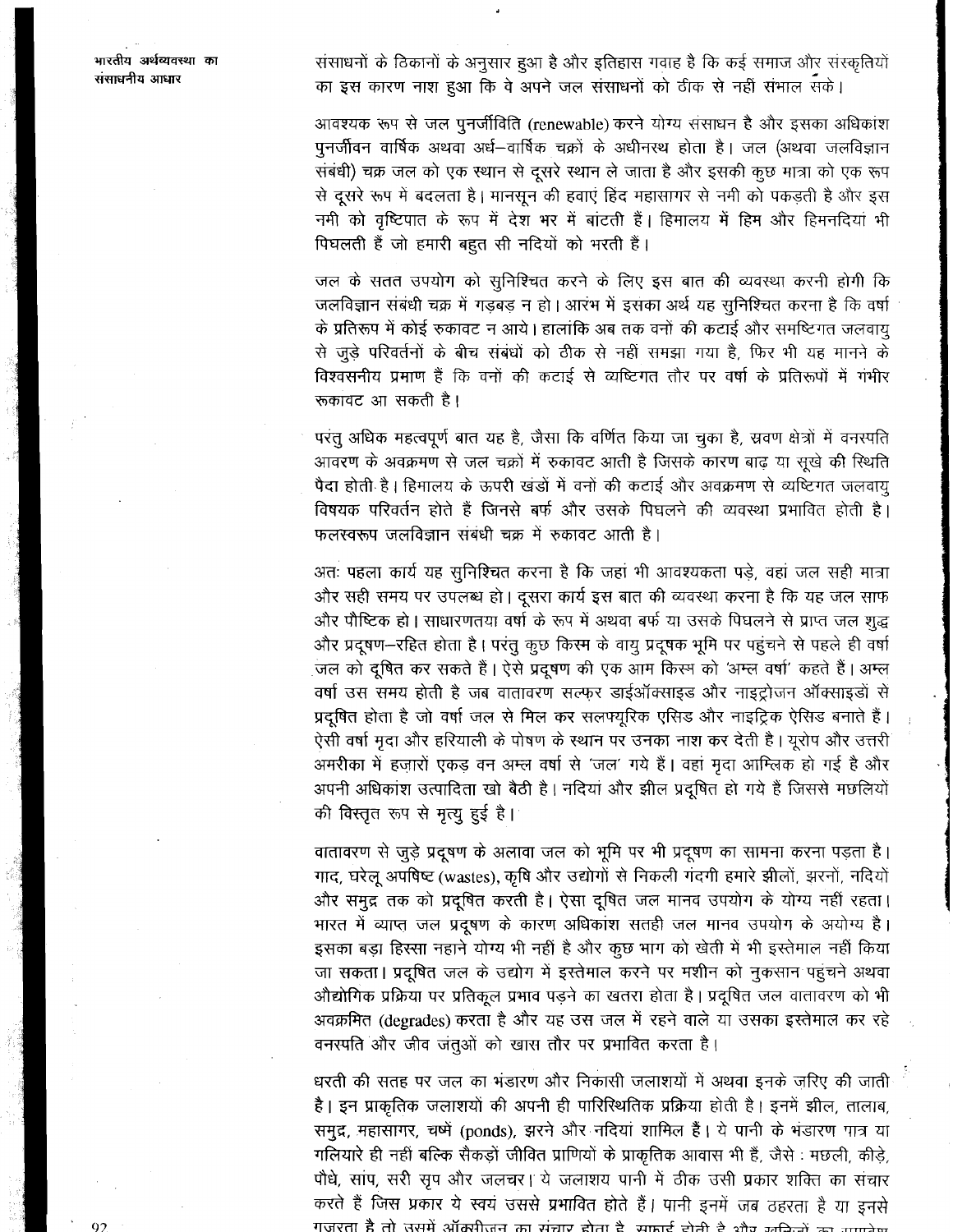ंहोता है। यदि जल में प्रदूषक तत्व हों तो पारिस्थितिक प्रणालियां सक्रिय हो कर उन्हें जैव–अवक्रमित करती हैं और जल को दोबारा साफ कर देती हैं। सरिताओं और नदियों में चटटानों और ढालों से पानी में ऑक्सीजन के मिश्रण में सहायता होती है जिसे सांस द्वारा प्राप्त कर पानी में रहने वाली मछलियां और अन्य जंतू जीवित रहते हैं।

जब जल प्रदूषकों का समावेश करने की अपनी क्षमता से अधिक दुषित हो जाता है तो जलीय और समुद्रीय पारिस्थितिक प्रणालियों की विभिन्न क्रियाएं संकट में पड़ जाती हैं। इसी प्रकार, यदि ऐसे जलाशयों से भारी मात्रा में पानी निकाला जाये तो भी पारिस्थितिक प्रणाली प्रभावित होती है और सामान्य रूप से कार्य नहीं कर पाती है। जहां लंबी अवधि तक प्रदूषण अथवा निष्कर्षण चलता रहता है, वहां पारिस्थितिक प्रणाली को असुधार्य क्षति पहुंचती है और कभी कभी तो अत्यंत साधारण जीवों के भरन-पोषण करने की क्षमता भी नष्ट हो जाती है। मछलियों और अन्य जीवों के नुकसान के अलावा इसका यह अर्थ है कि जलाशय अब पानी को साफ करने में समर्थ नहीं हैं और मानव उपयोग के लायक नहीं हैं अथवा दोबारा उपयोग से पहले उन्हें कृत्रिम सफाई की खर्चीली प्रक्रिया से गुजरना होगा।

दूषित जल उपभोक्ताओं के लिए भी खतरा पैदा करता है। पर्यावरण के लिए खतरे की व्याख्या की जा चुकी है। यह मानव स्वास्थ्य के लिए भी खतरा पेश करता है और ऐसा अनुमान है कि भारत में प्रति दिन 10,000 बच्चे पानी से जुड़ी बीमारियों से मर जाते हैं। साथ ही, भारी मात्रा में गाद वाला पानी मनुष्य द्वारा निर्मित ढांचों को नुकसान पहुंचाता है। इससे बांधों और तालाबों में गाद जम जाती है और पनबिजली के टरबाइनों को क्षति पहुंचती है।

बढ़ती जनसंख्या और इसके फलरवरूप पानी की बढ़ती मांग के मददेनज़र पानी, विशेष रूप से साफ किये गये पानी के उपयोग और फिजूलखर्ची पर नियंत्रण की उच्च प्राथमिकता है। आवश्यकता इस बात की है कि पानी की मांग पक्ष को व्यवस्थित किया जाये। जल उपयोग के वर्तमान प्रतिरूप न केवल अनुचित हैं बल्कि अपव्ययी और असतत (unsustainable) हैं। शहर में समुद्ध वर्ग के लोग प्रत्येक बार टंकी फ्लश करने में 12 से 16 लीटर साफ किये गए पानी को बहा देते हैं जब कि उसी शहर में गरीबों को एक बाल्टी पानी के लिए घंटों कतार में खड़ा होना पड़ता है। हमारे मकानों और उद्योगों के डिज़ाइन में कुशल जल उपयोग की अनदेखी हुई है और लाखों लीटर पानी टपकते नलों अथवा दकियानसी (outdated) औद्योगिक प्रक्रियाओं में नष्ट हो जाता है।

### 12.3.5 उद्योग

औद्योगिक संवृद्धि को आर्थिक विकास के केंद्र के रूप में देखा जाता है। परंतु उद्योग के पर्यावरण के अनुसार सतत होने और संपूर्ण सतत विकास में उसके योगदान के लिए उसका पर्यावरण स्नेही (friendly) होना अथवा 'पालने से कब्र' (from cradle to grave) तक हरा होना आवश्यक है। इसका अभिप्राय यह है कि उद्योग के स्थापित किये जाने और कच्चा माल के निष्कर्षण से लेकर ऊर्जा के प्रजनन, उसके उत्पादन की प्रक्रिया और उत्पाद के स्वरूप के साथ साथ प्रत्येक संयत्र के बंद किये जाने ओर प्रत्येक उत्पाद के अंतिम विक्रय तक उस क्षेत्र को हरा ही रहना होगा।

यदि औद्योगिक क्षेत्र पर्यावरण स्नेही न हो तो प्रतिस्थापित किये जा सकने से अधिक प्राकृतिक संसाधनों का उपयोग कर और समावेश क्षमता से अधिक अपशेष निकाल, दोनों ही तरह से यह पर्यावरण पर असह्यय दबाव डालता है। प्राकृतिक संसाधनों के अकुशल प्रयोग और अनावश्यक प्रदूषण से उद्योग उन्हीं प्राकृतिक संसाधनों से अतिरिक्त उत्पादन के अवसर खो देता है और परिणामस्वरूप प्रदूषक तत्वों को भी अतिरिक्त मात्रा में छोड़ता है। अतः जो उद्योग हरे नहीं हैं वे न केवल पर्यावरण पर नकारात्मक प्रभाव डालते हैं बल्कि अतिरिक्त औद्योगिक उत्पादन के अवसर भी गवां देते हैं।

भारत में जल और बिजली दोनों ही पर सबसिडी दी जाती है - यानी उनकी असली लागत, खासतौर पर पर्यावरण पर खर्च शामिल किये जाने के बाद की लागत, उपभोक्ता से नहीं वसूली जाती है। जल और बिजली ही दो ऐसे संसाधन हैं जिनका अवसर फिजूलखर्ची के साथ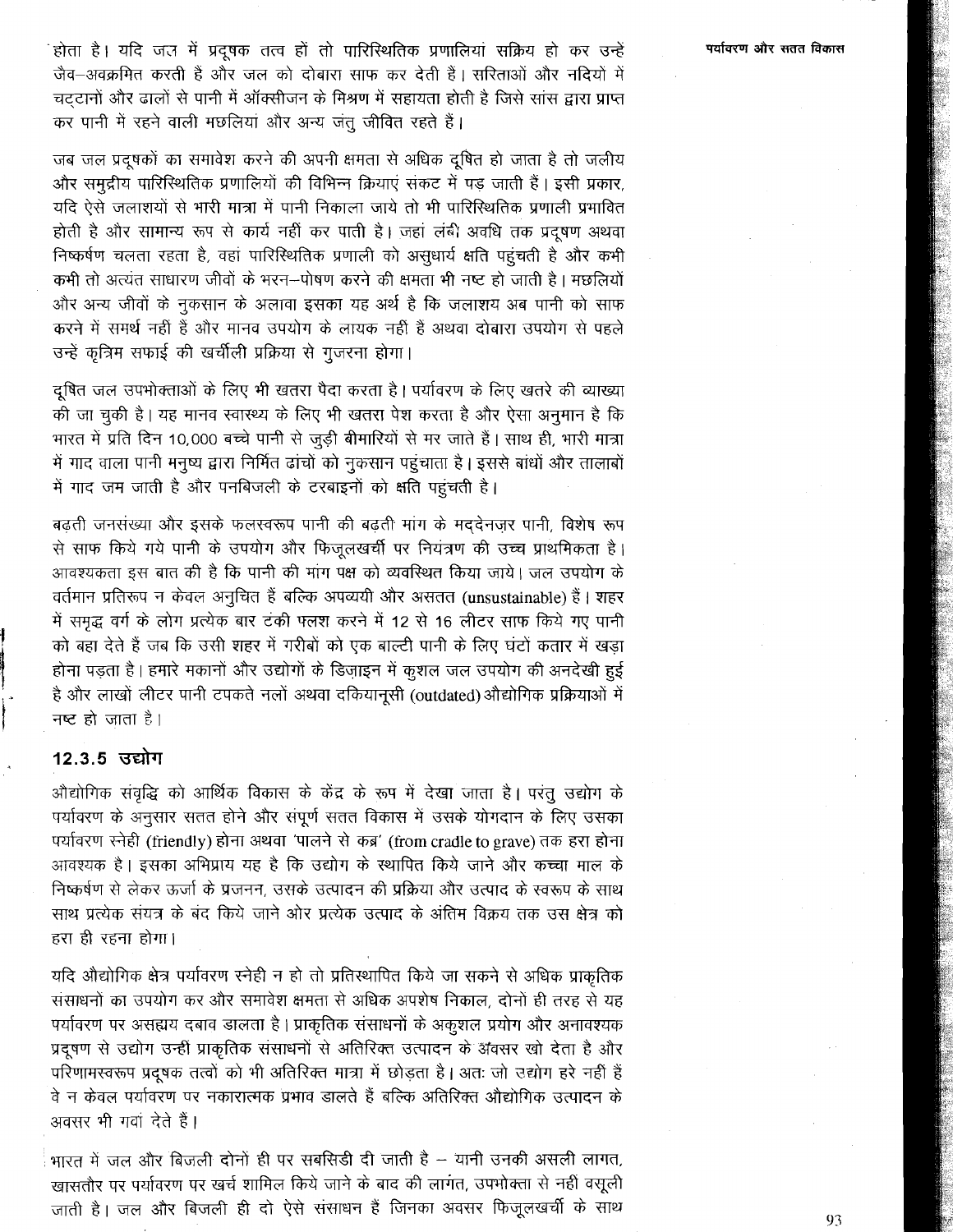भारतीय अर्थव्यवस्था का संसाधनीय आधार

इस्तेमाल किया जाता है। अतः उद्योगों और औद्योगिक क्षेत्र का पर्यावरण संबंधी लेखा करने की व्यवस्था करना अत्यावश्यक है। ऐसी लेखा व्यवस्था को सार्थक बनाने के लिए विभिन्न प्रकार की वस्तुओं के उत्पादन और सेवाओं को प्रदान करने में इस्तेमाल किये जाने वाले जल और बिजली की मात्रा के मानक निर्धारित करना ज़रूरी है।

बेहतर यह होगा कि प्रदूषण पर रोक लगाई जाये बजाय इसके कि प्रदूषण होने के बाद उस पर नियंत्रण किया जाये। प्रदूषण पर रोक लगाने के लिए यह आवश्यक है कि उत्पादन की तकनीक भी हरित हो। हरित औद्योगिकी न केवल पर्यावरण के लिए अच्छी है बल्कि आर्थिक तौर पर भी लाभदायक है। पर्यावरण स्नेही प्रौद्योगिकी में उत्पादन की प्रति इकाई पानी और बिजली की खपत कम होती है और अपशेष भी कम निकलता है। अतः कच्चे माल और अपशेष के निकास की लागतें भी बिजली और पानी पर व्यय के साथ–साथ न्यूनतम होती हैं। इसके अलावा अनेक हरित प्रक्रियाएं उत्पादन प्रक्रियाओं को ऐसे जोड़ती है कि एक प्रक्रिया के अपशेष दूसरी प्रक्रिया का कच्चा माल बन जाते हैं। अतः उद्योगों को इस प्रकार बसाया और बनास्म जा सकता है कि अपशेष की मात्रा न्यूनतम हो और कच्चे माल को खरीदने की लागत में गिरावट लाई जाये।

चिंता का एक और क्षेत्र है – डिब्बाबंदी (packaging)। अब क्योंकि कचरा जमा करना और उसकी निकासी की लागत उद्योग से नहीं बल्कि सार्वजनिक लागत से पूरी की जाती है अतः कई उद्योग अपने उत्पादों को पर्यावरण के प्रतिकूल पदार्थों से डिब्बाबंद करते हैं। प्लास्टिक तथा अन्य विशाक्त अथवा गैर-जैवअवक्रमित (non-biodegradable) पदार्थों को डिब्बाबंदी के लिए इस्तेमाल किये जाने को नियंत्रित करना आवश्यक है। उत्पादों को ऐसा होना चाहिए कि वे अथवा ऐसे पदार्थ जिनसे उन्हें बनाया गया है, दोनों ही अपने जीवनकाल की समाप्ति के बाद दोबारा इस्तेमाल किये जा सकें। इससे न केवल कच्चे माल की बचत होगी बल्कि कचरा नियंत्रण की समस्या भी कम होगी।

# 12.3.6 ऊर्जा

ऐतिहासिक तौर पर बिजली परियोजनाओं के साथ महत्वपूर्ण सामाजिक और पर्यावरण संबंधी लागतें जुड़ती आई हैं। ऐसी परियोजनाओं की भारत में दो आम किरमें हैं पनबिजली और तापबिजली परियोजनाएं।

पनबिजली परियोजनाएं : पनबिजली परियोजनाओं, विशेष रूप से जिनमें बड़े बांध शामिल हैं, के अधिक महत्वपूर्ण पर्यावरण संबंधी और सामाजिक असर होते हैं। ऐसे कूछ मूख्य प्रभाव निम्नलिखित हैं :

# बांध के धारा-प्रतिकूल (Upstream of the dam)

- स्रवण क्षेत्र का अवक्रमण : यह परियोजना के कारण हो सकता है, कुछ सीमा तक  $1)$ परियोजना के कार्यकलापों के कारण और कुछ सीमा तक स्रवण क्षेत्र के एक भाग के हौज़ में डूब जाने के बाद बकाया स्रवण क्षेत्र पर अतिरिक्त दबाव के कारण। क्षेत्र की जैवविविधता पर इसके प्रतिकूल प्रभाव के अलावा इसके स्थानीय लोगों के जीवन—निर्वाह की आवश्यकताओं के लिए भी अक्सर गंभीर निहितार्थ होते हैं।
- निस्संदेह अवक्रमित (degraded) स्रवण क्षेत्रों का, चाहे वे किसी भी कारण से अवक्रमित हुए  $2)$ हों, बांध परियोजना पर भी महत्वपूर्ण प्रभाव पड़ सकता है। अन्य बातों के साथ-साथ यह निम्नलिखित तरह से होता है:
	- गाद का बोझ बढने के द्वारा
	- अनियमित जलअपवाह उत्पन्न किये जाने से
	- जल प्रवाह में अचानक वृद्धि से अतिरेह (surplus) संकट की संभावना पेश कर
- अप्रवाही जल क्षेत्र के निर्माण की आशंका होती है जिसके फलस्वरूप बाढ़ और विनाश का  $3)$ खतरा होता है।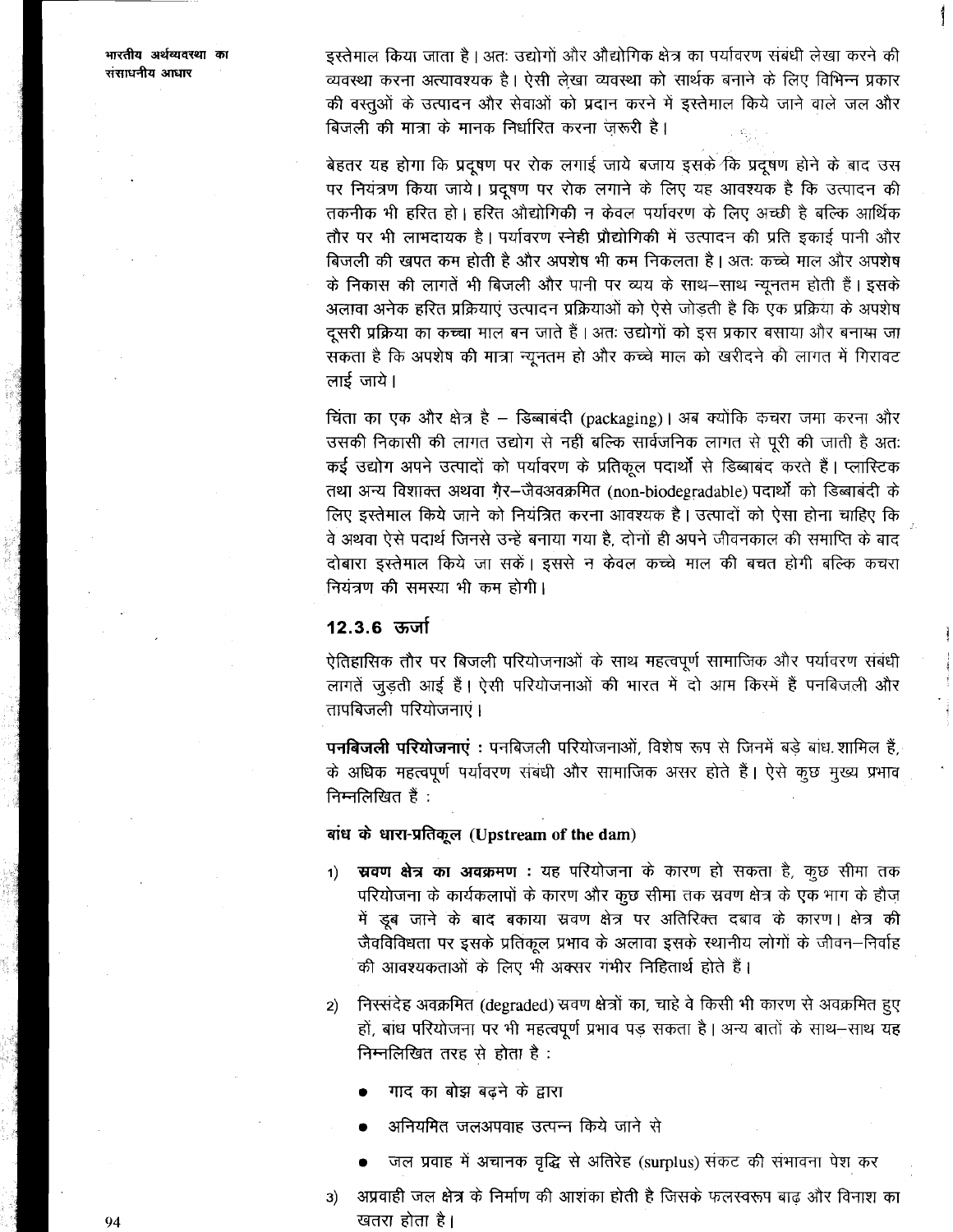साथ ही प्रतिकूल धारा में पानी की कम उपलब्धता का खतरा होता है क्योंकि हौज़ को  $\vert 4 \rangle$ भरने के लिए पानी की जरूरत होती है।

हौज़ (reservoir) और परियोजना स्थल पर:

- धूल प्रदूषण  $5)$
- किनारे की स्थिरता को खतरा  $6)$
- रोगवाहकों का संभावित पोषण  $\mathcal{I}$
- जलीय पारिस्थितिक प्रणाली और जैवविविधता पर प्रतिकूल प्रभाव  $\bf{B}$
- मत्स्य क्षेत्रों पर संभावित प्रतिकूल प्रभाव  $9)$
- जल के खनिज प्रदूषण की संभावना समेत जल की गूणवत्ता पर प्रभाव  $10)$
- 'वनस्पति और जीव-जंतुओं का जलमग्न होना और विनाश  $11)$
- कृषि भूमि का जलमग्न होना  $12)$
- चारागाहों का जलमग्न होना  $13)$
- 14) स्थानीय ऊर्जा की लकड़ी ओर लकड़ी के अलावा अन्य वन्य उत्पादों के स्रोतों का जलमग्न होना
- 15) हौज़ द्वारा प्रेरित भूकंपन
- 16) प्रतिकूल व्यष्टिगत जलवायु परिवर्तन
- 17) मानव विस्थापन

### अनुधारा (Downstream)

- 18) अनुधारा में जलीय पारिस्थितिक प्रणाली और जैवविविधता पर प्रतिकूल प्रभाव
- अनुधारा में मत्स्य क्षेत्रों पर प्रतिकूल प्रभाव  $19)$
- अनुधारा में जल उपलब्धता पर प्रतिकूल प्रभाव  $20)$
- 21) अनुधारा में जल प्रदूषण स्तुरों पर प्रतिकूल प्रभाव, विशेष रूप से नदी के घटे हुए प्रवाह के कारण
- 22) खारे जल के प्रवेश की संभावना
- जल के अचानक छोडे जाने से उत्पन्न खतरा  $23)$
- 14) बांध की खराबी से खतरा

### कमांड क्षेत्र (बहुउद्धेशीय परियोजनाओं में)

- 25) जलमग्नता और खारेपन का खतरा
- 26) रोगवाहकों के पोषण की आशंका

दुर्भाग्यवश भारत और विश्व के अन्य भागों में ऐसी बहुत सी परियोजनाएं हैं जिनमें इन प्रतिकूल प्रभावों में से एक या अधिक पाये जाते हैं।

भारत में पनबिजली परियोजनाओं की उनके पर्यावरण संबंधी और सामाजिक प्रभावों के विषय में अक्सर सही जांच नहीं होती । अतः उनकी पर्यावरण संबंधी और सामाजिक व्यवहार्यता स्पष्ट रूप से साबित नहीं हो पाती। इसके अलावा सामाजिक और पर्यावरण संबंधी प्रभावों को कम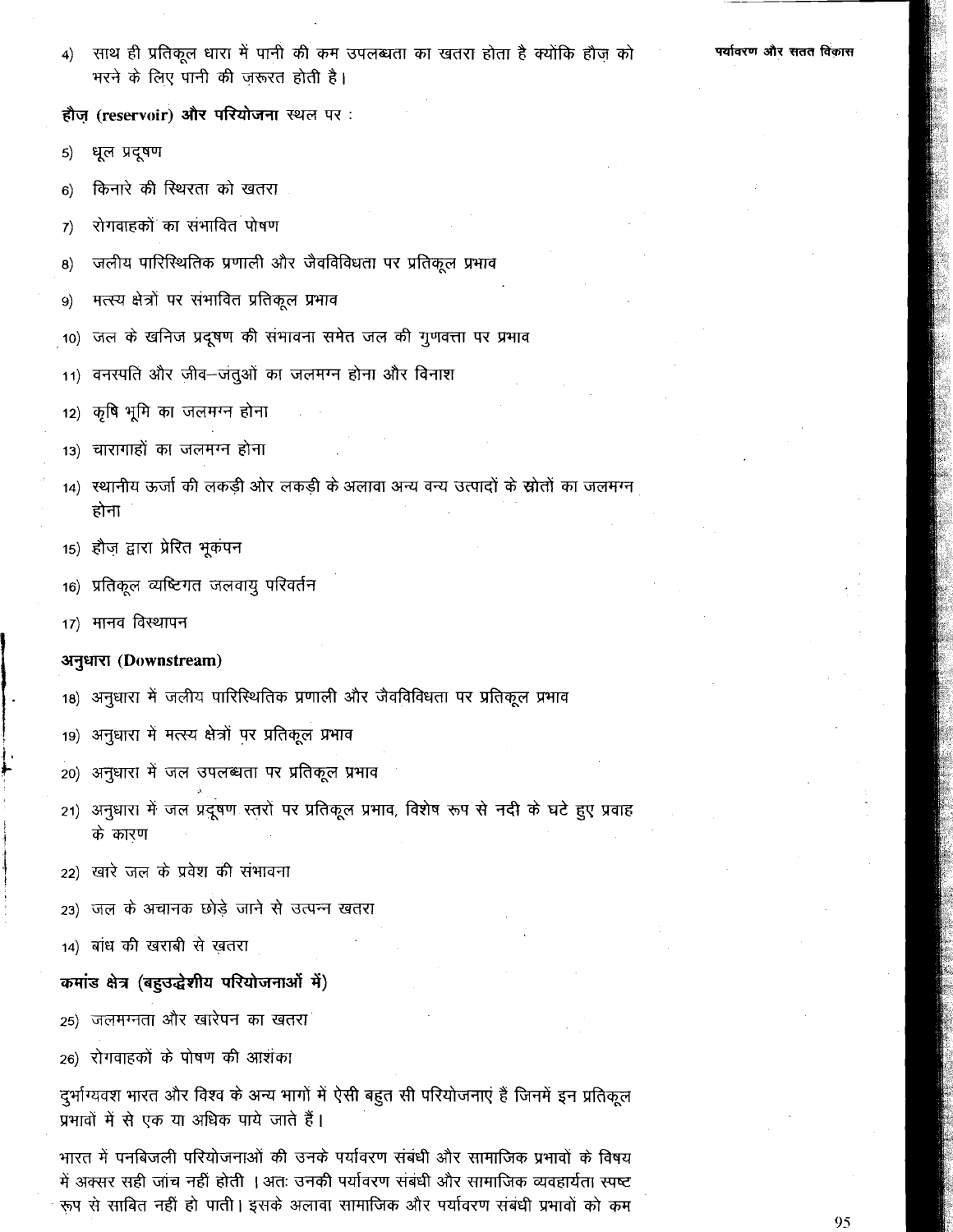भारतीय अर्थव्यवस्था का संसाधनीय आधार

करने के उपाय भी अपर्याप्त हैं। साथ ही पर्यावरण संबंधी और सामाजिक लागतों के आकलन और उन्हें घटाने के काम बह़्धा बहुत देर से आरंभ किये जाते हैं और इन्हें तेज़ी से समाप्त कर दिया जाता है ताकि परियोजना के कार्यान्वयन में देरी न हो।

हाल के वर्षों में पनबिजली परियोजनाओं को इस अनुबंध के साथ शर्तबंद मंजूरी देने की दुर्भाग्यपूर्ण प्रवृत्ति रही है कि पर्यावरण संबंधी आकलन और प्रतिकूल प्रभावों का न्यूनीकरण एक साथ किया जाये। ऐसी मंजूरी का लाभ प्राप्त करने वालों में कुछ हैं गुजरात में सरदार सरोवर .<br>परियोजना, मध्यप्रदेश में इन्दिरा सागर नर्मदा परियोजना और उत्तर प्रदेश में टेहरी परियोजना।

ऐसी शर्तबंद मंजूरियों का निहितार्थ यह है कि परियोजना को उसके पर्यावरण संबंधी प्रभावों के आकलन से पहले ही आरंभ कर दिये जाने की अनुमति मिल जाती है और फलस्वरूप उसकी व्यवहार्यता साबित हो जाती है। इसका सामान्यतया यह भी अर्थ ही कि आकलन सही ढंग से नहीं किया जाता और न्यूनीकरण उपायों में इतनी देरी हो जाती है कि वे निष्प्रभावी हो जाते है ।

पुनर्वास : पनबिजली परियोजनाएं जलमग्न होने वाले क्षेत्रों के निवासियों को भारी नुकसान पहुंचाती है जिससे हजारों की संख्या में ये लोग बेघर हो जाते हैं। हाल के दिनों तक पुनर्वास नीतियां अत्यंत अमानवीय थीं जिनके अंतर्गत विस्थापितों को उनके घरों, रोजी-रोटी और विरासत के बदले एक छोटी सी रकम पकड़ा दी जाती थी और खुद अपनी देखभाल करने को कहा जाता था। हाल ही में इस सब को बदलने का गंभीर प्रयास किया गया है। कुछ नई परियोजनाओं, खासकर गुजरात की सरदार सरोवर परियोजना, में 'परियोजना प्रभावित लोगों' को भूमि के बदले भूमि और अन्य सूविधाएं दी गई हैं।

इसके बावजूद परियोजना प्रभावित लोगों, जिनमें अधिकांश निर्धन ग्रामीण और जनजातियों के सदस्य हैं, ने जो कीमत अदा की है, वह भयंकर है जबकि पैदा की गई बिजली का लाभ अधिकतर सम्पन्न ग्रामीण और शहरी जनसंख्या को पहुंचता है।

कोयले पर आधारित ताप बिजली परियोजनाएं : यद्यपि तापबिजली परियोजनाओं के पर्यावरण संबंधी और सामाजिक प्रभाव बांधों जितने नाटकीय नहीं हैं फिर भी वे महत्वपूर्ण हैं। विशेषरूप से उस स्थिति में जब प्रभावों का आकलन 'झूले से कब्र' तक किया जाये, अर्थात, आकलन कोयले के खनन और बिजली सयंत्र को उसे पहुंचाये जाने तक के प्रभाव समेत किया जाये।

ताप बिजली घरों के प्रमुख पर्यावरण संबंधी और सामाजिक प्रभाव निम्नलिखित हैं :

### निर्माण अवस्था

- लोगों का विस्थापन  $1)$
- धूल प्रदूषण  $2)$
- स्थानीय स्तर की बाधा  $3)$
- वनस्पति और जीव–जंतुओं का विनाश  $\vert 4 \rangle$

### परिचालन अवस्था

- $5)$ वायु प्रदूषण
- जल प्रदूषण  $6)$
- जल की निकासी  $7)$
- भूमि प्रदूषण, मुख्य रूप से उड़ती हुई धूल या राख के ज़रिये  $\vert 8\rangle$
- ध्वनि प्रदूषण  $9)$
- 10) व्यष्टिगत जलवायु परिवर्तन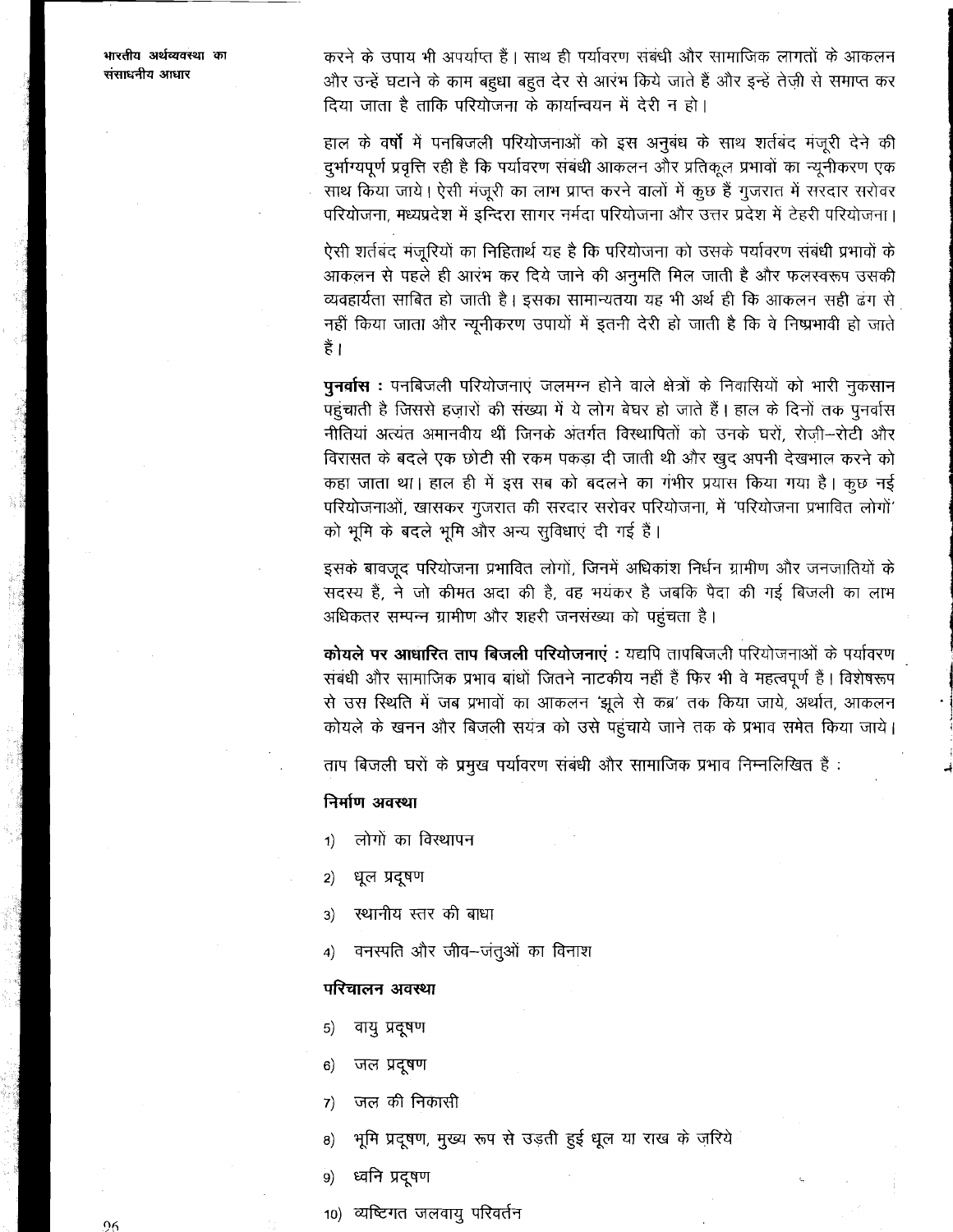दुर्भाग्यवश ताप बिजलीघरों का उनके पर्यावरण संबंधी और सामाजिक प्रभावों के लिए अक्सर ्<br>सही ढंग से आकलन नहीं किया जाता और विरले ही वैकल्पिक स्थानों अथवा प्रौद्योगिकी की खोज़ की जा रही है।

ऐसे ताप बिजलीघरों के अनेक उदाहरण मौजूद हैं जिन्हें पर्यावरण से जुड़े मुद्दों पर ठीक से विचार किये बिना पर्यावरण संबंधी मंजूरी के लिए प्रस्तुत कर दिया गया। कुछ प्रमुख उदाहरणों को नीचे वर्णित किया गया है।

## ढोलपुर ताप बिजली परियोजना, राजस्थान

यह बिजली परियोजना चम्बल नदी के किनारे राष्ट्रीय चम्बल शरण-क्षेत्र के निकट और आंशिक रूप से उसके भीतर रिथत है। पर्यावरण मूल्यांकन समिति के इस आशय के प्रयास असफल रहे कि राज्य सरकार इस बिजलीघर को कूछ ही किलोमीटर दूर स्थानांतरित करे ताकि शरण-क्षेत्र पर पड़ने वाले प्रभावों का न्यूनीकरण किया जा सके। परिमाणस्वरूप, कई वर्षो तक परियोजना को मंजूरी नहीं दी गई और अभी हाल में आरंभिक स्थान पर ही मंजूरी प्राप्त करने में सफलता प्राप्त हुई परंतु बहुत सख्त पर्यावरण संबंधी शर्तो के साथ। यदि आरंभ में ही परियोजना को अधिक उपयुक्त स्थान पर अंतरित (shift) कर दिया जाता तो समय की बरबादी और पर्यावरण के बचाव से संबंधित खर्चों से बचा जा सकता था।

### कयमकुल्लम बिजली परियोजना, केरल

यह परियोजना केरल राज्य में नाजुक कायल (backwaters) व्यवस्था के निकट स्थित है। परियोजना में कायल से मिट्टी निकालने पर ध्यान दिया जा रहा है ताकि परियोजना स्थल की भराई का सामान मिल सके। इस तरह मिट्टी निकालने पारिस्थितिक प्रणाली के रूप में कायल नष्ट हो जायेगी और इसका क्षेत्र में मत्स्य पालन पर प्रतिकूल प्रभाव पड़ेगा। यहां भी परियोजना स्थल को कुछ किलोमीटर सरकाने के प्रयास असफल रहे। अतः परियोजना के मजूरी की सिफारिश नहीं की गई। बाद में पर्यावरण और वन मंत्रालय ने अपनी ही मूल्यांकन समिति की सिफारिशों को रदद करते परियोजना को मंजूरी दे दी। परंतु यदि परियोजना पूरी हो जाये तो इसकी पर्यावरण लागत स्वीकार योग्य नहीं होगी।

सामाजिक और पर्यावरण प्रभावों के आधार पर ताप बिजलीघरों से संबंधित शायद तीन सर्वाधिक महत्वपूर्ण मुद्दे हैं:

- ं संयंत्र का स्थान : अनुपयुक्त स्थान का मतलब है भारी पर्यावरण और सामाजिक लागते  $1)$ तथा परियोजना को आर्थिक तौर पर गैर-व्यवहार्य बनाये बिना इन लागतों को पर्याप्त रूप से घटाने में असमर्थता।
- पानी का उपयोग और निकासी : देश के अधिकांश भागों में जल की कमी के कारण  $2)$ बिजलीघरों द्वारा जल के उपयोग के फलस्वरूप स्थानीय आबादी को अधिक और कभी-कभी गंभीर संकट का सामना करना पड़ता है।
- 3) फ्लाइ ऐश को फेंकना : पर्यावरण, भूमि और मानव स्वास्थ्य के लिए फ्लाइ ऐश शायद एकमात्र सबसे बड़ा खतरा है।

## 12.3.7 परिवहन

वायु प्रदूषण स्तरों, विशेष रूप से शहरी वायु प्रदूषण स्तरों में परिवहन क्षेत्र का महत्वपूर्ण योग है। इसके प्रमुख कारण हैं: शहरी इलाकों में वाहनों का केंद्रीकरण, व्याप्त प्रौद्योगिकी, वाहनों के रख-रखाव की खराब रिथति, ईधन की घटिया किस्म और कभी कभी स्थानीय जलवायू-विषयक पारिस्थितियाँ।

हमारे अधिकांश शहरों में वायु प्रदूषण स्तर, खासकर प्रलंबित विविक्त तत्व (SPM-Suspanded Particle Matter) के आधार पर निर्धारित सीमा से बहुत अधिक है। कुछ नवीन आंकड़े नीचे दिये गये हैं।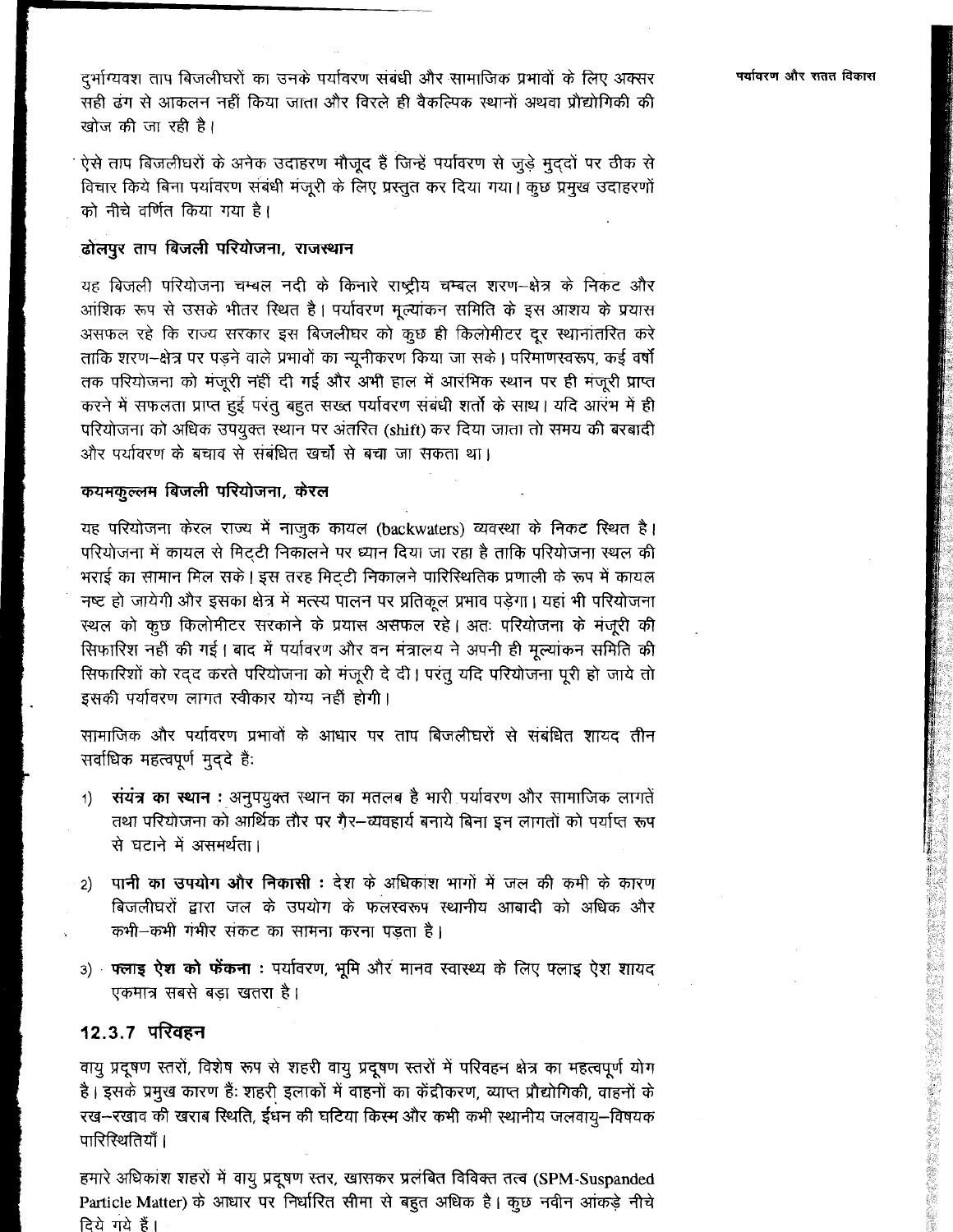# औसत वार्षिक SPM (ug/m3 में) विश्व स्वास्थ्य संगठन द्वारा अनुशंसित मानक 75 ug/m3

| आगरा     | 451.93 | पटना    | 230.91 |
|----------|--------|---------|--------|
| मुम्बइ   | 226.00 | पुणे    | 226.07 |
| दिल्ली   | 543.00 | कलकत्ता | 394.00 |
| धनबाद    | 364.64 | सूरत    | 283.81 |
| लुधियाना | 380.17 | वाराणसा | 489.23 |

स्रोत : राष्ट्रीय पर्यावरण इन्जीनियरिंग शोध संस्थान तथा केन्द्रीय प्रदूषण नियंत्रण बोर्ड की रिपोर्टस

पिछले कुछ वर्षों में सरकार ने समस्या के हल के लिए महत्वपूर्ण कदम उठाये हैं। उसने मोटरवाहन उत्सर्जन मानकों की घोषणा की है और ऐसी व्यवस्था आरंभ की है जिसके अंतर्गत मोटरवाहनों को नियमित रूप से प्रदूषण जांच करानी पड़ती है। महानगरों में ऐसे कारों के विक्रय पर रोक लगा दी है जिनमें केटेलिटिक कन्वर्टर लगे नहीं हों। सीसा रहित पेट्रोल का इस्तेभाल शुरू किया गया है। आपूर्तित ईधन की किस्म में सुधार, मोटर वाहन प्रौद्योगिकी में उन्नति, पैट्रोल पंपों पर खुले तेल की बिक्री पर प्रतिबंध और दिल्ली जैसे शहरों में 15 वर्ष से पुराने सार्वजनिक वाहनों के चलने पर रोक लगाने के भी प्रयास किये जा रहे हैं।

फिर भी, जब तक सड़क पर वाहनों की संख्या बढ़ती रहेगी समस्या और गंभीर ही होती जायेगी। एकमात्र सतत उपाय है सार्वजनिक परिवहन में सुधार जिससे निजी वाहनों के इस्तेमाल और टैक्सी और तिपहिये वाहनों जैसे व्यक्तिगत सार्वजनिक परिवहन की मांग कम होगी। इसके साथ ही बेहतर और अलग अलग ईधन तथा अधिक हरित टैक्नालोजी के विकल्पों की खोज में रहना आवश्यक है।

कस्बों और शहरों के बीच तथा देश के आरपार यात्रा और परिवहन के कुछ बहुत महत्वपूर्ण विकल्प अब उपलब्ध नहीं हैं। यदि सही तरह संचालित किया जाये तो नदी परिवहन यात्रा का अत्यंत पर्यावरण स्नेही तरीका हो सकता है। दुर्भाग्यवश हमारी बहुत सी नदियों में इतनी गाद भर गई है कि इस विकल्प की संभावना नहीं रही है। फिर भी यदि स्रवण क्षेत्र उपचार और वनीकरण के ऊपर वर्णित तरीके लागू किये जायें तो नदियों और अन्य जलमार्गो से गाद निकालना फिर संभव हो सकेगा और उन्हें लोगों और माल को लाने ले जाने के लायक बनाया जा सकेगा।

रेल परिवहन भी सड़क परिवहन से बेहतर है। इसके बावजूद पिछले कुछ दशकों में रेल परिवहन के बजाय सड़क परिवहन के विकास पर अधिक ध्यान केंद्रित किया गया है। इस रणनीति पर भी पुनर्विचार आवश्यक है।

## बोध प्रश्न 2

1) जैव विविधता (Bio-diversity) से आप क्या समझते हैं?

2) सतत विकास से संबंधित जल संसाधन के क्षेत्र में मूलभूत मुद्दों को बताइए।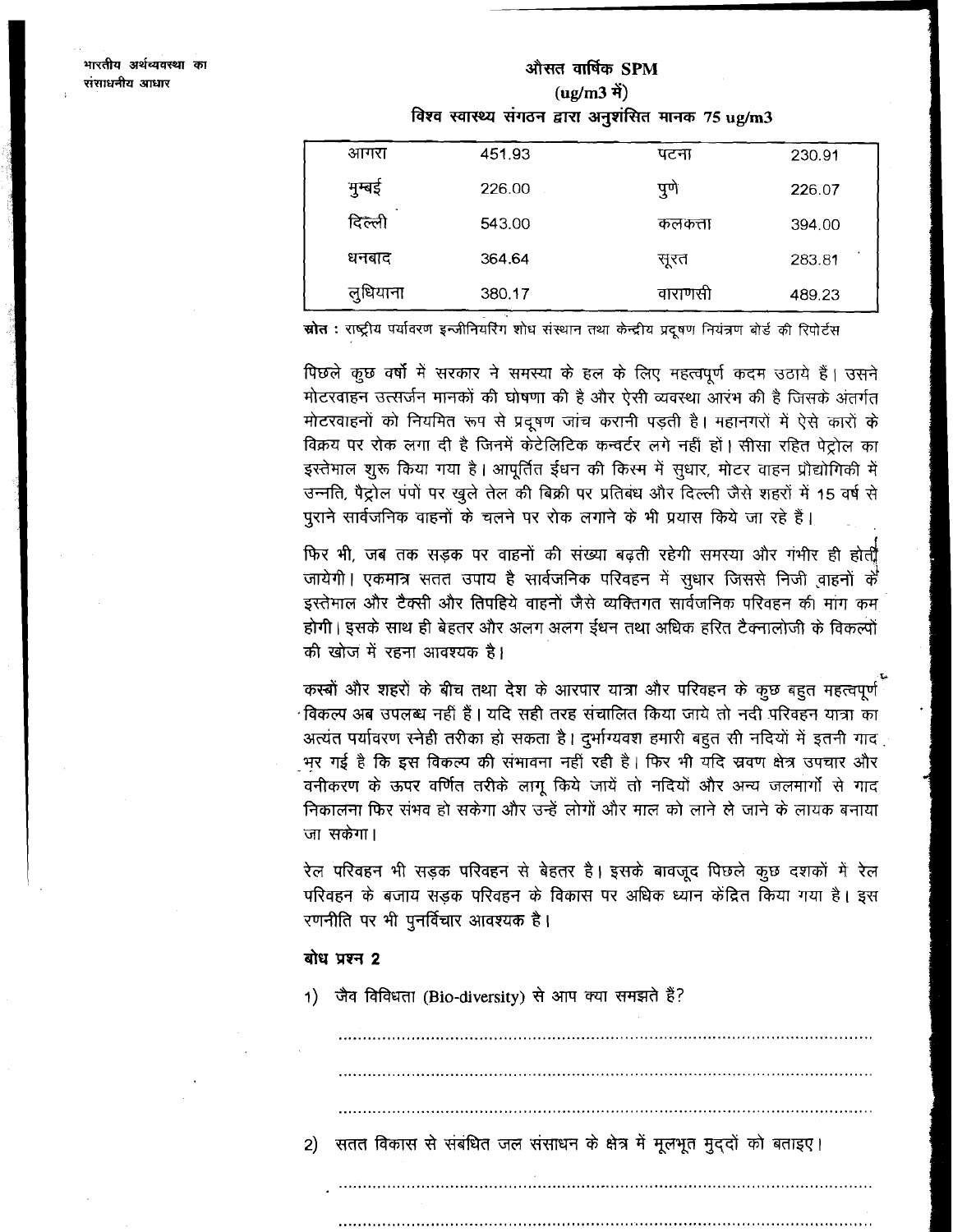जल आधारित बिजली परियोजनाओं से जुड़ी सामाजिक एवं आर्थिक लागतों की चर्चा  $3)$ कीजिए।

### $12.4$

विकास की प्रक्रिया को अधिक हरित और पर्यावरण की दृष्टि से सतत बनाने में यह सुनिश्चित करना शामिल है कि प्रत्येक क्षेत्र में और क्षेत्र के भीतर प्रत्येक परियोजना, स्कीम और कार्यकलाप पर्यावरण स्नेही हो और ऐसे विकास की प्रक्रिया में योगदान दे, जो सततशील हो।

ऐसी परियोजनाओं और कार्यकलापों के पर्यावरण संबंधी प्रभावों के आकलन और उनकी पर्यावरण विषयक व्यवहार्यता सुनिश्चित करने के लिए विभिन्न तरीके और उपकरण उपलब्ध हैं। इनमें से दो हैं : पर्यावरण संबंधी प्रभाव आकलन और प्राकृतिक संसाधन बजटीकरण और लेखा।

# 12.4.1 पर्यावरण संबंधी प्रभाव आकलन Environmental Impact Assessment  $(EIA)$

किसी परियोजना अथवा कार्यकलाप के EIA तैयार करने के अंतर्गत एक पर्यावरण संबंधी प्रभाव वक्तव्य तैयार करना और फिर परियोजना अथवा कार्यकलाप के अपेक्षित प्रभावों का आकलन शामिल है।

पर्यावरण संबंधी प्रभाव वक्तव्य (EIS) में आमतौर पर उन कार्यकलापों और क्रियाओं की सूची होती है जिनका पर्यावरण पर प्रतिकूल प्रभाव पड़ सकता है। इसके बाद इन्हें प्रकृति तथा पर्यावरण के विभिन्न तत्वों पर इनके प्रभाव की गंभीरता के आधार पर विवेचित किया जाता है। उदाहरण के लिए एक प्रस्तावित बिजलीघर का EIS - Environmental impact statement) कुछ इस प्रकार का होगा :

|                                    |                  |                | 991939 199139  |           |             |      |                   |
|------------------------------------|------------------|----------------|----------------|-----------|-------------|------|-------------------|
| कार्यकलाप                          | वायु<br>गुणवत्ता | जल<br>उपलब्धता | जल<br>गुणवत्ता | भूमि      | मृदा        | भूजल | स्थानीय<br>निकासी |
| स्थान की सफाई                      | $\mathbf{L}$     | L              | L              | $H_{\rm}$ | H           | L    | H                 |
| भूमि की भटाई                       | L                | L              | M              | H         | H           | L    | M                 |
| निर्माण सामग्री<br>को लाना ले जाना | H                |                |                |           |             |      | M                 |
| भवन निर्माण                        | H                |                |                | M         | M           |      |                   |
| जल प्रस्राव                        |                  | H              | H              |           |             | H    | H                 |
| जल निकासी                          |                  | M              | H              |           |             | M    | H                 |
| फ्लाय ऐश की<br>निकासी              | H                | H              | H              | H         | H           | H    | H                 |
| 502 की निकासी                      | H                |                | M              |           | M           |      | H                 |
| कोयले का परिवहन H                  |                  |                |                | H         | $H_{\rm 2}$ |      | H                 |

पर्यातरण निर्धारक

H = उच्च प्रभाव, M = मध्यम, L = निम्न, रिक्त स्थान = कोई प्रभाव नहीं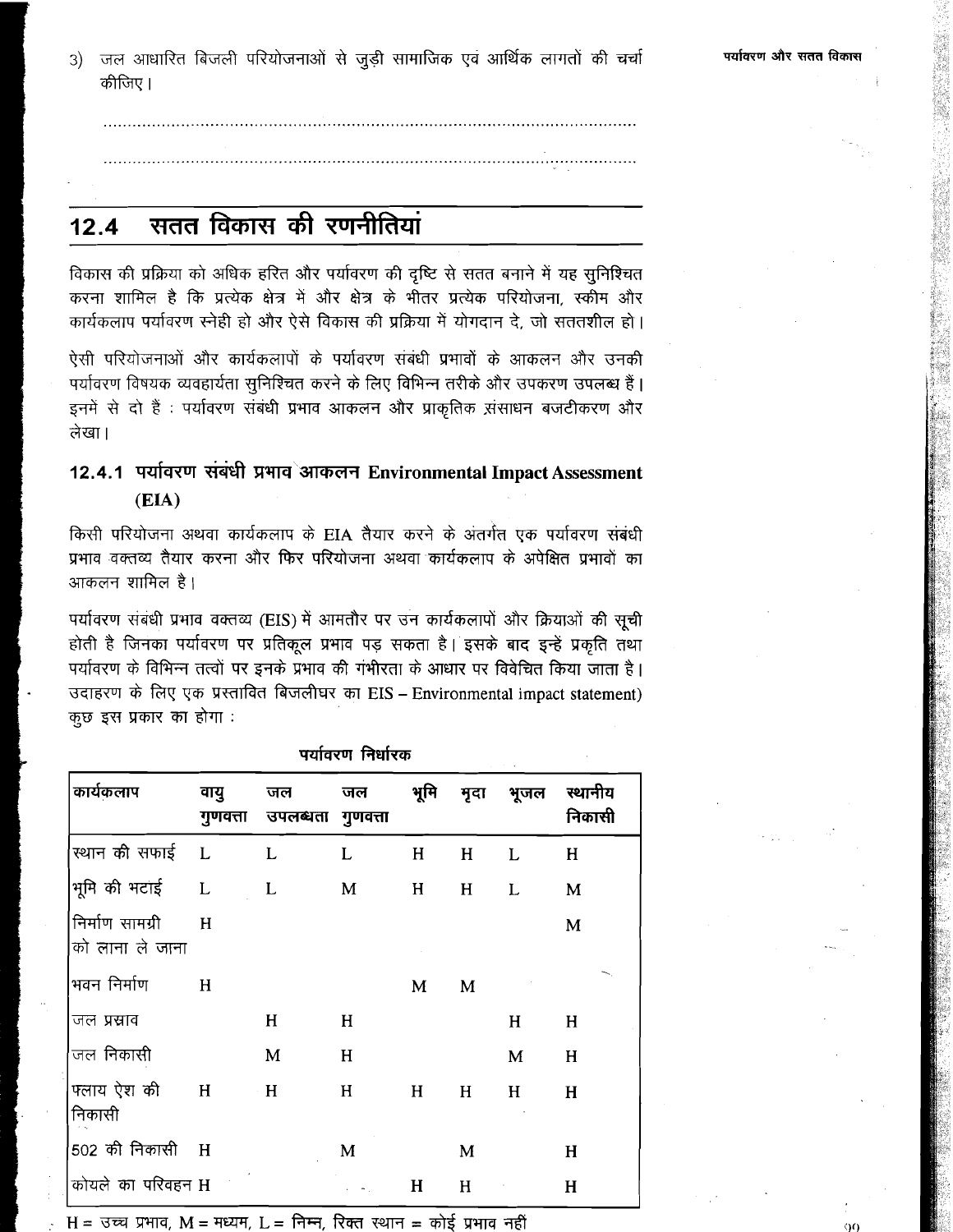भारतीय अर्थव्यवस्था का संसाधनीय आधार

इस वक्तव्य में दिये गये प्रभावों का आकलन विभिन्न कारकों पर आधारित है। इसका उद्धेश्य यह निर्धारित करना है कि प्रस्तावित परियोजना अथवा कार्यकलाप पर्यावरण की दृष्टि से व्यवहार्य है कि नहीं और तदनुसार पर्यावरण संबंधी मंजूरी दिये जाने के योग्य है कि नहीं। इसका निर्णय करने के लिए विभिन्न प्रश्नों पर विचार किया गया है। इनमें शामिल हैं – क्या अपेक्षित प्रतिकूल प्रभावों से बचना या न्यूनीकरण संभव है? अंतिम प्रभाव कितने तेज होते हैं? प्रभावित पारिस्थितिक प्रणाली कितनी मूल्यवान अथवा विशिष्ट है? और क्या प्रस्तावित कार्यकलाप अथवा परियोजना से होने वाले लाभ को देखते हुए इस प्रकार के प्रभाव उचित हैं?

# 12.4.2 प्राकृतिक संसाधन लेखा और बजटीकरण

हाल के समय तक राष्ट्रीय नियोजन अभ्यासों में पर्यावरण संबंधी लागतों पर शायद ही ध्यान दिया जाता था। इसका कारण यह है कि नियोजन का काम वित्त और अर्थशास्त्र के विशेषज्ञ करते हैं और वे इस कार्य को मूल रूप से वित्तीय अथवा आर्थिक संदर्भ में ही करते हैं। लेकिन प्राकृतिक संसाधन मानव संसाधनों में अत्यंत मूलभूत हैं, निश्चित रूप से वित्तीय और आर्थिक संसाधनों से भी कहीं अधिक मूलभूत।

विश्व भर में तीव्र पर्यावरण अवक्रमण (degradation) के मद्देनज़र पिछले कुछ दशकों में कई देशों ने स्पष्ट अनुभव किया है कि जब तक पर्यावरण लागतों को उनकी राष्ट्रीय लेखा प्रणाली में शामिल नहीं किया जाता तब तक उनके अर्थव्यवस्था के स्वास्थ्य की सही तस्वीर उभर कर नहीं आयेगी। कदाचित इसी से प्रेरित हो कर भारत सरकार ने सतत विकास से संबंधित नीति की घोषणा में संसद में प्रति वर्ष एक प्राकृतिक संसाधन बजट पेश करने की वचनबद्धता व्यक्त की है।

साथ ही भारत सरकार ने राष्ट्रीय पर्यावरण कार्यवाही कार्यक्रम (NEAP) तैयार किया है और वह एजेंडा-21 की पक्षधर है। ये दोनों दरतावेज़ सतत विकास के मॉडल की ओर सरकार के रुझान के संकल्प को दोहराते हैं।

उत्तर के देशों में पर्यावरण संबंधी अर्थशास्त्र अब एक लोकप्रिय और तेज़ी से बढ़ता हुआ विषय है। दुर्भाग्यवश, इन देशों में विकसित मॉडल हमेशा भारत के लिए उपयुक्त नहीं होते। इसके बावजूद उत्तर के कई देश और बहुत सी अंतर्राष्ट्रीय एजेंसियां भारत और अन्य देशों द्वारा प्राकृतिक संसाधन लेखा के उनके मॉडल स्वीकार कराने की दिशा में खूब प्रयत्नशील रही हैं।

राष्ट्रीय संसाधन लेखा की आवश्यकता ऊपरी तौर पर राष्ट्रीय संसाधन निर्धारकों को राष्ट्रीय लेखा पद्धतियों से जोड़ने की इच्छा से निकली लगती है। इसका अर्थ यह है किसी देश के सकल राष्ट्रीय उत्पाद के अनुमान वहां प्रति वर्ष प्राकृतिक संसाधनों के इस्तेमाल और प्राप्ति को प्रतिबिंबित करते हैं। विशेष परियोजनाओं और कार्यकलापों के लिए राष्ट्रीय संसाधन लेखा पद्धति का अर्थ है कि प्राकृतिक संसाधनों की वित्तीय और आर्थिक लागत परियोजना की व्यवहार्यता का आकलन करने के लिए किये गये लागत हितलाभ विश्लेषण में प्रतिबिंबित होंगे।

दुर्भाग्यवश, प्राकृतिक संसाधन लेखाओं को बनाने के लिए उत्तर के कई देशों द्वारा इस्तेमाल किये गये तरीकों में बहुत सी समस्याएं है। इनमें से कुछ निम्नलिखित हैं:

### प्रकृति का वर्गीकरण

पहली समस्या प्रकृति के उस वर्गीकरण से संबंधित है जिसमें एक भाग का आर्थिक मूल्य है अथवा, जैसा कभी कभी अर्थशास्त्री कहते हैं, वैकल्पिक प्रयोग हैं और दूसरा जिसका कोई आर्थिक मूल्य अथवा वैकल्पिक प्रयोग नहीं है। यह विचार कि प्रकृति के कुछ तत्वों का कोई वैकल्पिक प्रयोग नहीं है और इसलिए उनका कोई आर्थिक अथवा वित्तीय मूल्य नहीं है, अनुचित लगता है। यदि 'मूल्य' और 'प्रयोग' को अत्यंत संकीर्ण रूप से पारिभाषित किया जाये तो शायद इस निष्कर्ष पर पहुंचा जा सकता है। परंतु यह सर्वमान्य है कि प्रत्येक जीवित अवयव जैवविविधता के एक विशिष्ट तत्व का प्रतिनिधित्व करता है। अतः ऐसे किसी एक भी पौधे या प्राणी की कल्पना करना कठिन है जिसका कोई प्रयोग न हो।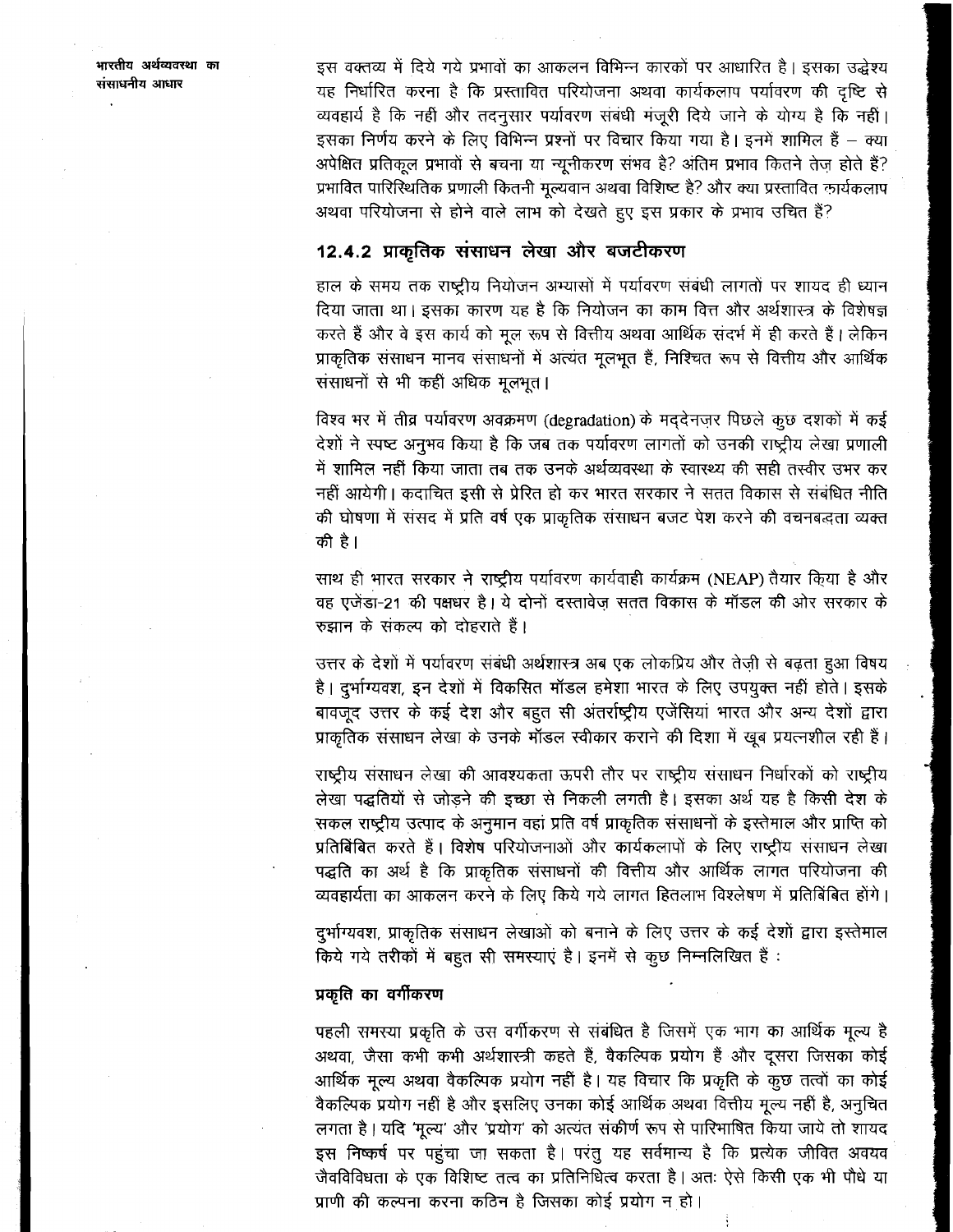### मूल्य देना

प्रकृति के तत्वों को आर्थिक अथवा वित्तीय मूल्य देने का तरीका तो और भी कठिन है। दुर्भाग्यवश विज्ञान के रूप में अर्थशास्त्र केवल उन वस्तुओं और सेवाओं का प्रतिस्थापन मूल्य लगाता है जो आर्थिक प्रक्रिया में आगत या निर्गत हैं। अतः अर्थशारित्रयों के लिए वह अमूल्य अथवा मूल्यरहित है। अर्थशास्त्र अमूल्य की धारणा के विषय में नहीं बोल सकता और इस कारण अधिकांश प्रकृति को मूल्यरहित ही मानता है।

उदाहरण के तौर पर, अर्थशास्त्र किस प्रकार एक ऐसे प्रजाति के पक्षी के अंतिम जोड़े का मूल्यांकन करेगा जिसकी वर्तमान में कोई आर्थिक क्रिया नईं। है? वर्तमान प्रणाली के अनुसार ऐसे जोड़े को साधारणतथा बिना आर्थिक मूल्य का माना जायेगा। परंतु यही प्रजाति यदि जीवित रहे तो भविष्य में बहुत ऊंचा आर्थिक मूल्य हासिल कर सकती है। फिर भी, इस बात की निश्चित भविष्यवाणी न किये जा सकने के कारण कि ऐसा होगा या नहीं, मूल्य लगाना असंभव काम बन जाता है।

## उत्तर-दक्षिण विभाजक

हालांकि प्रकृति के तत्वों का आर्थिक मूल्य लगाने की कठिनाइयां विश्व भर में समान रूप से पाई जाती हैं, फिर भी दक्षिण के देशों के लिए इसके निहितार्थ कहीं अधिक हैं। जहां उत्तर के देशों के अधिकांश लोगों के पास अपनी तत्कालीन बुनियादी आवश्यकताओं को पूरा करने के बाद मनोरंजन और पर्यावरण संरक्षण जैसी दीर्घकालीन आवश्यकताओं पर खर्च करने की इच्छा पूरी करने के लिए पर्याप्त बचत होती है, वहीं दक्षिण के देशों में ऐसा नहीं है। यदि वर्तमान में ...<br>प्रचलित कई प्रणालियों के अनुरूप पर्यावरण के मूल्य का निर्धारण बाज़ार शक्तियों के ज़रिये किया जाये तो इस बात की संभावना नहीं है कि भारत जैसे निर्धन देशों के लोग अपनी तत्कालीन आवश्यकताओं के होते दीर्घकालीन ज़रूरतों को चुनने की स्थिति में होंगे। परिणामस्वरूप बाज़ार शक्तियां किसी भी वस्तु को संरक्षित और सुरक्षित रखना मुश्किल कर देंगी।

साथ ही, दक्षिण के देशों में समाज के विभिन्न टुकड़ों के बीच तथा उत्तर और दक्षिण के बीच क्रथ शक्ति में विशाल अंतर को देखते हुए यह सुनिश्चित करना कठिन है कि प्राकृतिक संसाधनों का सामाजिक तौर पर न्यायपूर्ण उपयोग हो। ऐसा विशेष रूप से उस स्थिति में होगा जब निर्णय पूरी तरह अथवा प्रमुख रूप से आर्थिक आधार पर लिये जायें।

### प्रकृति का अवमूल्यन

आर्थिक संवृद्धि की आवश्यकता के दबाव तले सरकारों में प्राकृतिक पारिस्थितिक प्रणालियों द्वारा अर्थव्यवस्था और सामान्य मानव कल्याण के क्षेत्र में किये गये योगदान का जानबूझ कर अवमूल्यन करने की प्रवृत्ति होती है। उदाहरण के तौर पर वन की मनुष्य द्वारा निर्मित उद्योग से तुलना की जा सकती है। जहां मानव निर्मित उद्योग को उत्पादक बनाने के लिए पूंजी, ऊर्जा, कच्चा माल, रखरखाव, पुनःस्थापन और श्रमशक्ति जैसे आगतों की आवश्यकता होती है, वहीं एक उद्योग के रूप में वन बिना इनमें से किसी की आवश्यकता के मानवजाति के लिए बेहद जरूरी वस्तुओं और सेवाओं का उत्पादन करता है। वह स्वयं अपनी ऊर्जा का निर्माण करता है, स्वयं अपना कच्चा माल उत्पादित करता है, स्वयं रखरखाव और पुनःस्थापन करता है और बिना किसी मानवीय आगत के अनंत काल तक चलता रहता है। इसके बावजूद वनों के लिए आकलित किया गया आर्थिक मूल्य उत्पादकता और पुनर्नवीकरण के इस चमत्कार को प्रतिबिंबित नहीं करता है।

### समाधान

परंतु समाधान क्या है? शायद एक उपाय यह है कि बजटीकरण और लेखा की व्यय प्रणाली अपनायी जाये। इस प्रणाली के तत्वों का नीचे वर्णन किया गया है।

प्रथम, किसी भी प्राकृतिक साधन, जैसे पानी के लिए भौतिक तौर पर बजट बनाने तथा पर्यावरण और समाज की ज़रूरतें पूरी करने के लिए आबंटन करने की आवश्यकता होती है। प्राक्त 219 मन है कि एक नदी में अपने पर्यावरण संवलन को बनाये रखने थौर समर्फ लिए

أتقتن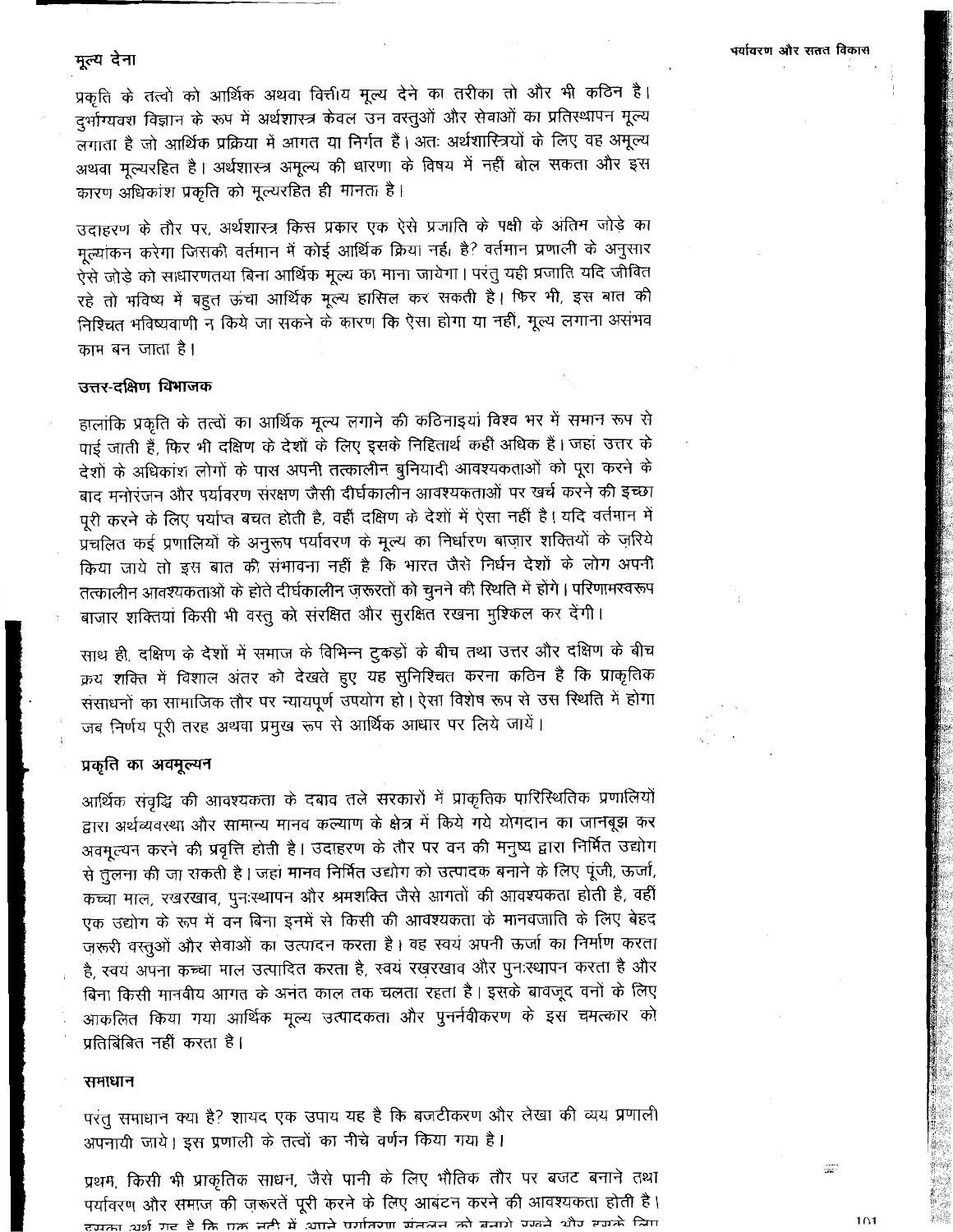अपने आपको साफ करने और जीवन चक्र के चलने में सहायता देने की क्षमता को बनाये रखने के लिए आवश्यक न्यूनतम प्रवाह सुनिश्चित करना होगा।

ऐसा किये जाने के बाद अतिरिक्त जल का नदी पर निर्भर जनसंख्या की बुनियादी ज़रूरतों को पूरा करने के लिए आवंटन करना होगा। इसमें उनकी पेय जल की आवश्यकता और अन्य मूल ज़रूरतें शामिल हैं। यदि कुछ 'अतिरेक' पाया जाता है तो उसे बाज़ार शक्तियों के हवाले करना चाहिए और उसका उपयोग विभिन्न प्रतियोगी उपभोक्ताओं की क्रय शक्ति द्वारा निर्धारित किया जाना चाहिए।

एक ऐसे मॉडल में जहां पानी की औद्योगिक मांग है, वहां औद्योगिक क्षेत्र को कमी वाले मौसम प्रवाह बढ़ाने, जैसे अधिक जलप्राप्ति के लिए स्रवण-क्षेत्रों के पुनर्उद्धार करने, आदि के लिए कीमत अदा करनी होगी। ऐसी स्थिति में जल की वास्तविक लागत लिये जाने के कारण पानी बचाने वाली प्रौद्योगिकी में निवेश करने का आर्थिक प्रलोभन होगा।

## बोध प्रश्न 3

 $2)$ 

1) पर्यावरण संबंधी प्रभाव आकलन क्या है?

प्राकृतिक संसाधन लेखा और बजटीकरण की कौन–कौन सी विधियाँ हैं?

#### $12.5$ साराश

इस इकाई के आरंभ में हमने देखा कि 'विकास' शब्द का कई वर्षों तक किस प्रकार प्रयोग किया गया और किस प्रकार इसका अर्थ मात्र आर्थिक संवृद्धि से विस्तृत हो कर समानता (Equity) के साथ समृद्धि और अब सतत विकास में परिवर्तित हुआ। इसके बाद हमने 'वहन क्षमता' का विवेचन किया।

हमने देखा कि किस प्रकार प्रत्येक पारिस्थितिक प्रणाली की उत्पादन और समावेशन की क्षमता सीमित होती है। इन सीमाओं का उल्लंघन होने पर पारिस्थितिक प्रणाली अवक्रमित हो दुष्क्रिय (dysfunctional) बन जाती है। दुष्क्रिय पारिस्थितिक प्रणाली अपना योगदान नहीं बनाये रख पाती और धीरे धीरे मृतप्राय हो जाती है।

इसके आगे हमने चर्चा की कि किस प्रकार एक पारिस्थितिक प्रणाली की वहन क्षमता उन सीमाओं का निर्धारण करती है जिसके भीतर विकास प्रक्रिया सतत होती है।

फिर, हमने अर्थव्यवस्था के विभिन्न क्षेत्रों पर नज़र डाली और देखा कि किस प्रकार प्रत्येक क्षेत्र को पर्यावरण स्नेही बनाया जा सकता है ताकि सतत विकास की ओर बढ़ा जा सके। हमने पाया कि क्षेत्रों को पर्यावरण की दृष्टि से अनुकूल बनाने से न केवल पर्यावरण को फायदा पहुंचता है बल्कि प्रत्यक्ष और अप्रत्यक्ष रूप से अर्थव्यवस्था को भी बढ़ावा मिलता है।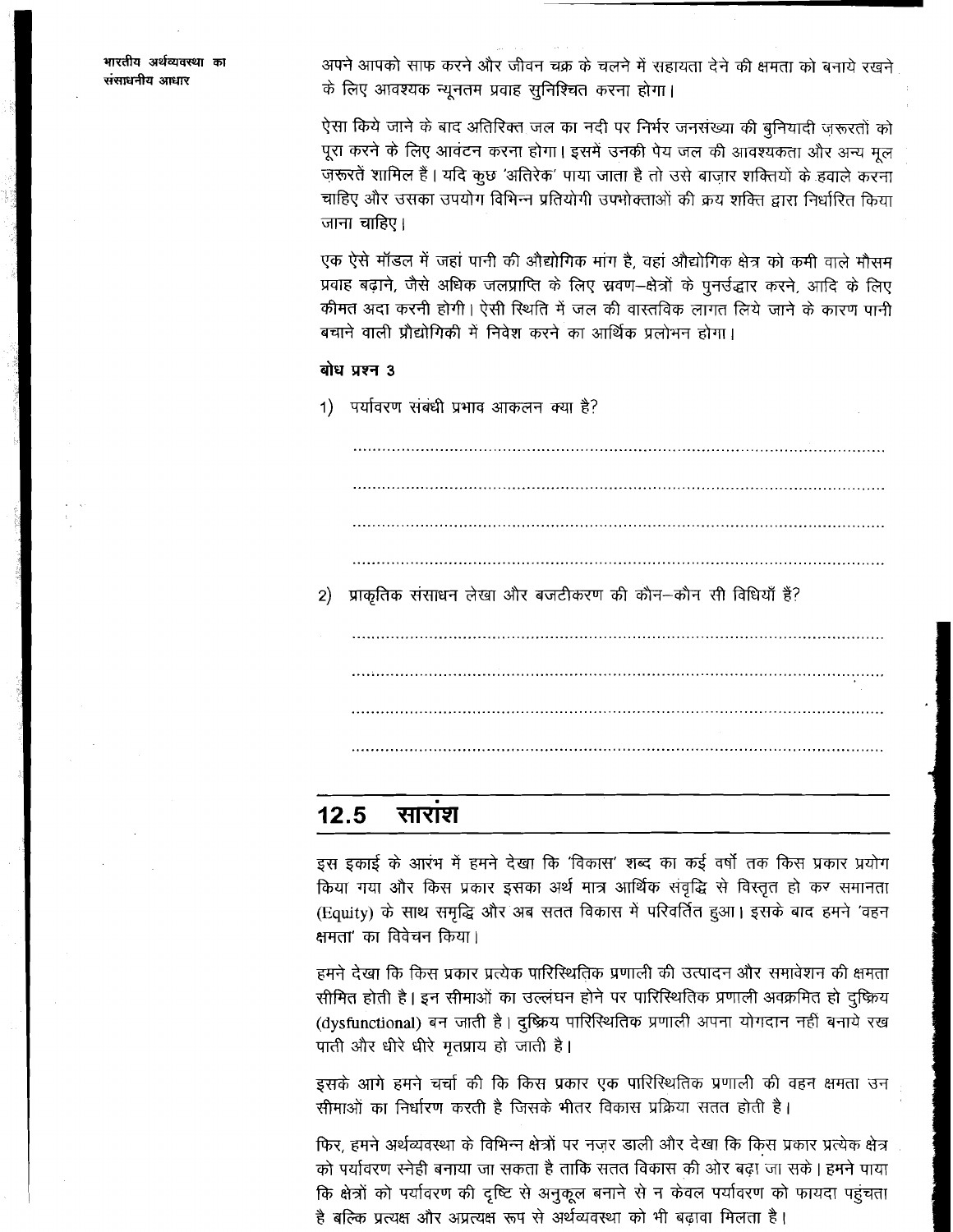प्राकतिक संसाधन लेखा और बजट एक और रणनीति है जो हमें यह सुनिश्चित करने में सहायक है कि प्राकृतिक संसाधनों का अनुकूलतम रूप से आदटन हो और उनका सतत उपयोग हो सके।

| शब्दावली<br>12.6        |                                                                                                                                                     |
|-------------------------|-----------------------------------------------------------------------------------------------------------------------------------------------------|
| अम्ल वर्षा              | : अम्ल द्वारा प्रदूषित जल वर्षा                                                                                                                     |
| जलसंबंधी (Aquafic)      | : जलीय, जल में या इसके निकट रिथत                                                                                                                    |
| जलमृत (Aquifer)         | : एक प्राकृतिक भूगर्भीय या अवसतही जलाशय                                                                                                             |
| जैवअवक्रमण (Biodegrade) | किसी चीज को ऐसे अंशों में तोड़ना जिनका प्रकृति<br>द्वारा समावेश किया जा सके                                                                         |
|                         | ् <b>स्रवण-क्षेत्र</b> (Catchment area) ः वह क्षेत्र जहां से जल नदी, झील या अन्य जलाशयों में<br>बहता है।                                            |
| विकास                   | : ) आर्थिक संवृद्धि की प्रक्रिया जो समतापूर्ण और सतत हो                                                                                             |
| समुद्री                 | : जो समुद्र से संबंधित हो                                                                                                                           |
| अपवाह                   | :   पानी का ढलान की ओर अथवा सतह से बहना                                                                                                             |
| सतत विकास               | विकास की ऐसी प्रक्रिया जो भावी पीढ़ियों की<br>आवश्यकताओं को पूरा करने के सामर्थ्य के साथ<br>समझौता किये बिना वर्तमान आवश्यकताओं को पूरा<br>करती हो। |

### कुछ उपयोगी पुस्तकें  $12.7$

Human Development Report, 1998: United Nations Development Programme, Oxford unversity Press, Delhi.

Ismail Serageldin and Andrew Steer (editors) (1444) Making Development Sustainable: From Concept to Action, 1994, The World Bank, Washigton DC.

National Environmental Programmes - India, 1994, Ministry of Environment and Forests, Government of India, New Delhi.

National Strategy for Conservation and Sustainable Development, 1990, Report of the Core Committee, Ministry of Environment and Forests, Government of India, New Delhi.

Our Common Future (1987) The World Commission on Environment and Development, Oxford University Press, Delhi.

Report of the Steering Group on Environment, Forests and Development for the Formulation of the Eighth Five Year Plan, 1989, Planning Commission, Government of India, New Delhi.